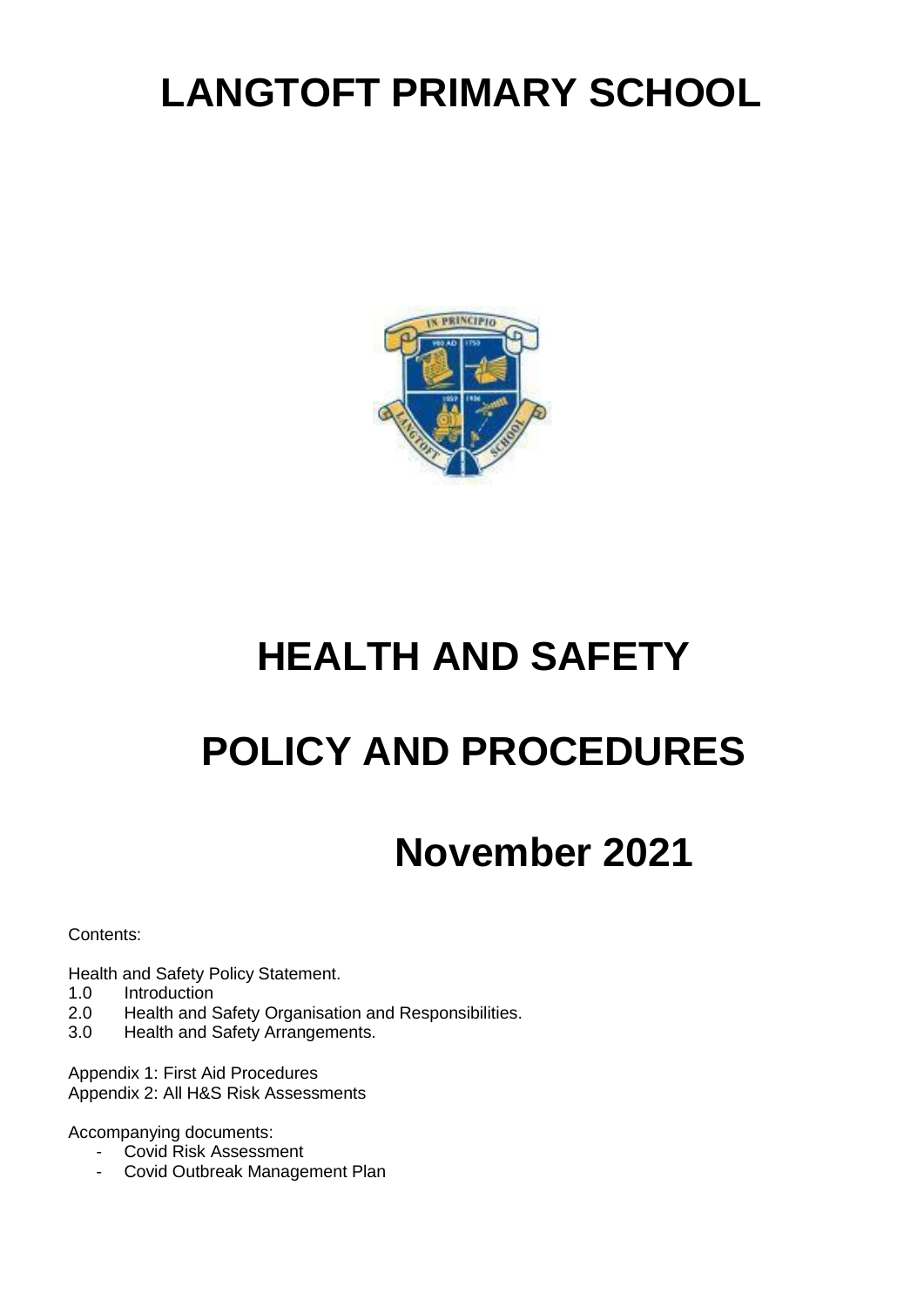- G28 Manual Handling of Loads Policy
- Manual Handling of Loads Quick Card

#### LANGTOFT PRIMARY SCHOOL

#### **Health and Safety Policy Statement**

#### **Statement of Intent for Health and Safety Policy**

#### **The Governing Body is committed to:**

- the provision of safe and healthy conditions for pupils, staff and visitors;
- compliance with all relevant health and safety legislation;
- seeking the co-operation of staff, pupils, parents and contractors to minimise injuries and workrelated ill health.
- Eliminating, so far as is reasonably practicable, all accidents through the use of risk assessments.

The Governors and Headteacher recognise the importance of safety, health and welfare in the successful operation of all its activities. They believe in the active participation of every child and every adult in order to achieve and maintain the highest practicable standard of accident prevention. Success in this relies on the initiative and the co-operation of all staff, pupils and their families.

The main hazards and risk control arrangements are detailed in the risk assessments which are recorded separately and are updated and monitored by the governing body.

It is impossible to list every hazard likely to be present at any time and therefore everyone must be continually vigilant to ensure that any new hazards are identified and appropriate arrangements implemented to control the risks.

If in doubt about anything to do with health and safety, stop as soon as it is safe to do so, and ask. Where necessary specialist advice will be obtained.

This Health and Safety Policy will be reviewed annually by the PFP Committee and amended as necessary in the light of new developments and information gathered from monitoring.

Signed *Mr<sub>8</sub>* B Wood Headteacher Date... 02.12.21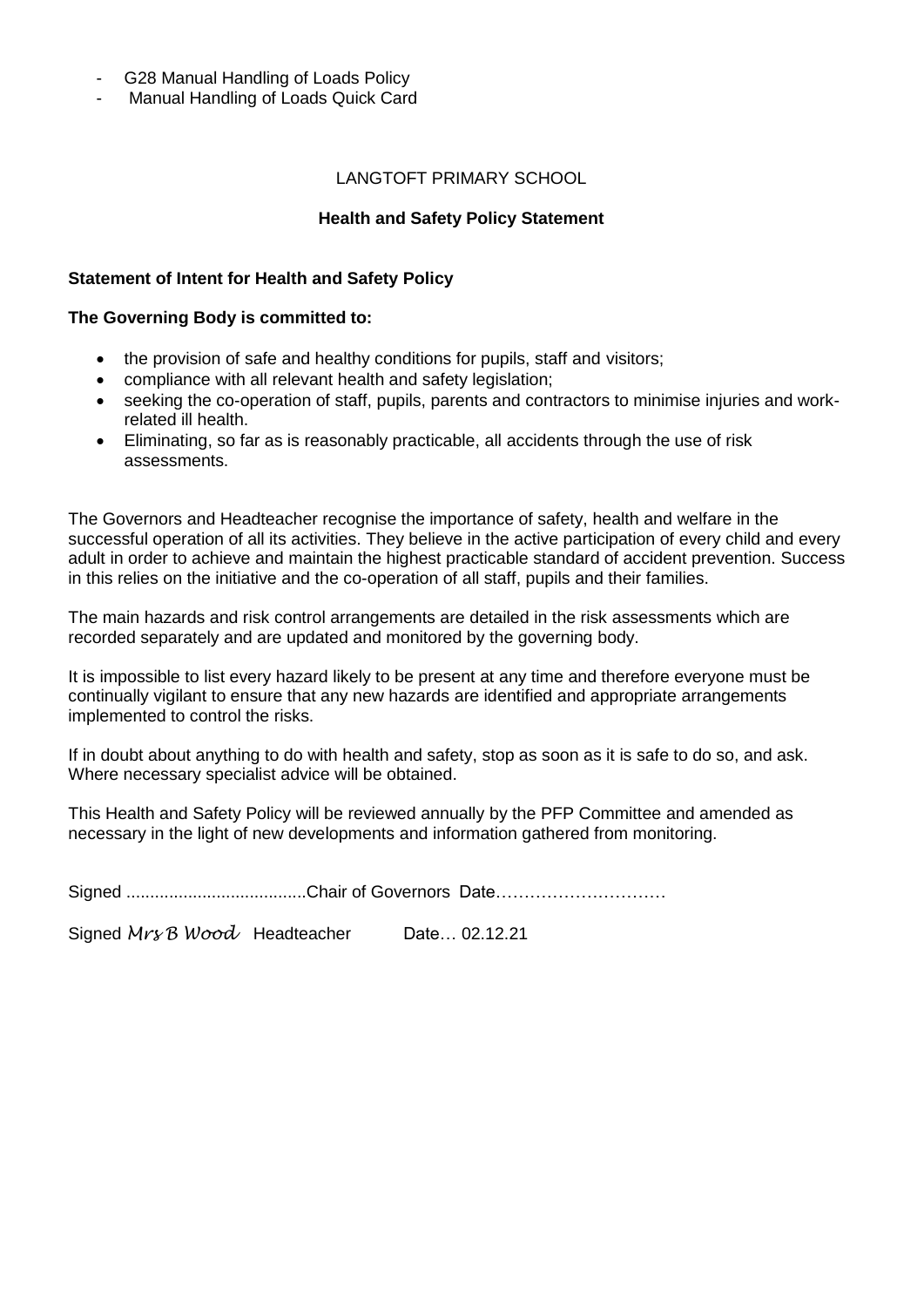## **1.0 Introduction**

- 1.1 This policy covers the activities of Langtoft Primary School. It is to be read in conjunction with the Corporate Health and Safety Policy of Lincolnshire County Council (found by following this link: [http://www.lincolnshire.gov.uk/jobs/manuals/health-and-safety-manual/health-and-safety](http://www.lincolnshire.gov.uk/jobs/manuals/health-and-safety-manual/health-and-safety-posters/)[posters/](http://www.lincolnshire.gov.uk/jobs/manuals/health-and-safety-manual/health-and-safety-posters/) )
- 1.2 This *Health and Safety Policy* was reviewed and adopted by the *People, Finance and Premises Committee* in December 2021. It will be reviewed in December 2022 and amended as necessary in light of new developments and information gathered from monitoring tasks.
- 1.3 It is impossible to list every hazard likely to be present at any time and therefore everyone must be continually vigilant to ensure that any new hazards are identified and appropriate arrangements are implemented to control the risks. The main hazards and risk control arrangements are detailed in this policy.
- 1.4 If any member of the school community is in doubt about any aspect of health and safety, they should ask. Where necessary, specialist advice will be obtained.
- 1.5 The Governors and Headteacher are required by the Health and Safety at Work Act etc 1974 to afford facilities for consulting with Trade Union safety representatives and to establish safety committees where requested.

## **2. Organisational Responsibilities**

## 2.1 Governing Body

Are responsible for ensuring that:

- a health and safety policy is prepared, implemented and reviewed to ensure it remains valid;
- health and safety standards are monitored by direct involvement or by considering inspection reports;
- actions are prioritised where resources are required;
- health and safety is an agenda item at Governors' meetings;
- a Governor is given specific responsibility for health and safety;
- assistance is obtained from specialists when in any doubt about the health and safety standards to apply;
- the Director of Education and Cultural Services is informed of any situation of concern where appropriate health and safety standards cannot beimplemented.

#### 2.2 Head Teacher

Is responsible to the Governing Body for ensuring that:

• hazards are identified and arrangements are made and implemented to control the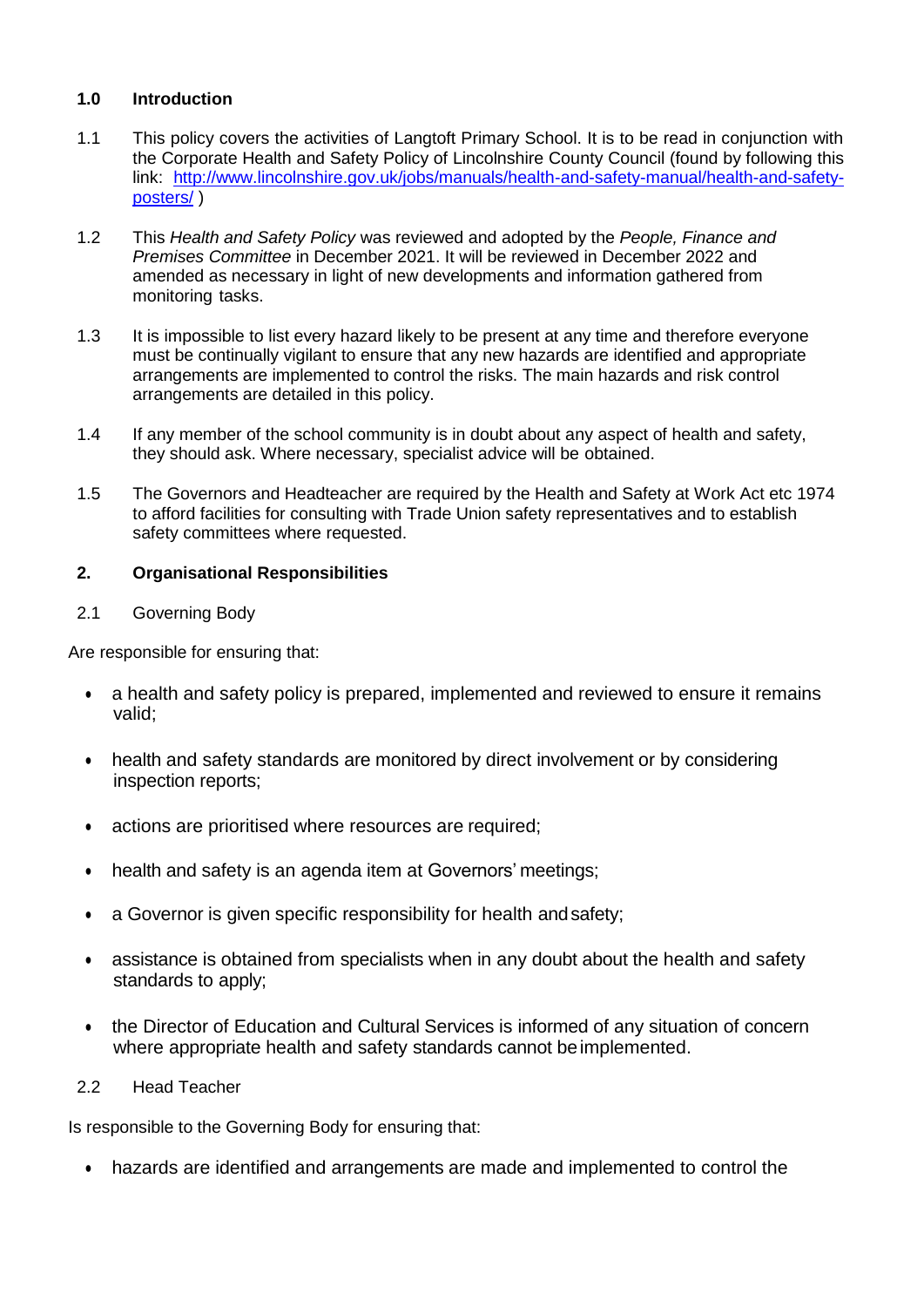significant risks and comply with the relevant health and safety legislation;

- the significant findings regarding the above are recorded in the Health and Safety Policy;
- the arrangements are monitored to ensure they are working;
- employees are aware of what is expected of them and that they are capable of dealing with the health and safety requirements of their work;
- any problems in implementing appropriate health and safety standards are reported to the Governing Body;
- specialist help and assistance is obtained where necessary;
- the reports of health and safety monitoring are communicated to the Governing Body along with details of significant injuries to employees, pupils and visitors.

## 2.3 All Employees

Are responsible for:

- taking reasonable care for their own health and safety and that of other employees and visitors who are affected by their activities;
- where appropriate, exercising effective supervision of pupils so as to minimise risks to their health and safety;
- using any work equipment in accordance with the training and instructions provided;
- co-operating as is necessary to implement the arrangements ofthis policy;
- monitoring the health and safety standards of their own areas, ensuring that appropriate risk control measures are implemented;
- reporting to the Head Teacher any health and safety matters they cannot, or do not feel competent to, deal with themselves and any shortcomings they see in the health and safety arrangements.
- Supply teachers and sports coaches must be fully aware of any local arrangements for emergency action, i.e. fire evacuation, accident procedures and reporting and any other safety arrangements which may affect them during their time spent on the school premises. Guidance is displayed on the back of each classroom door.

## 2.3 Pupils

Are expected:

• to exercise personal responsibility for their own health and safety and that of their classmates;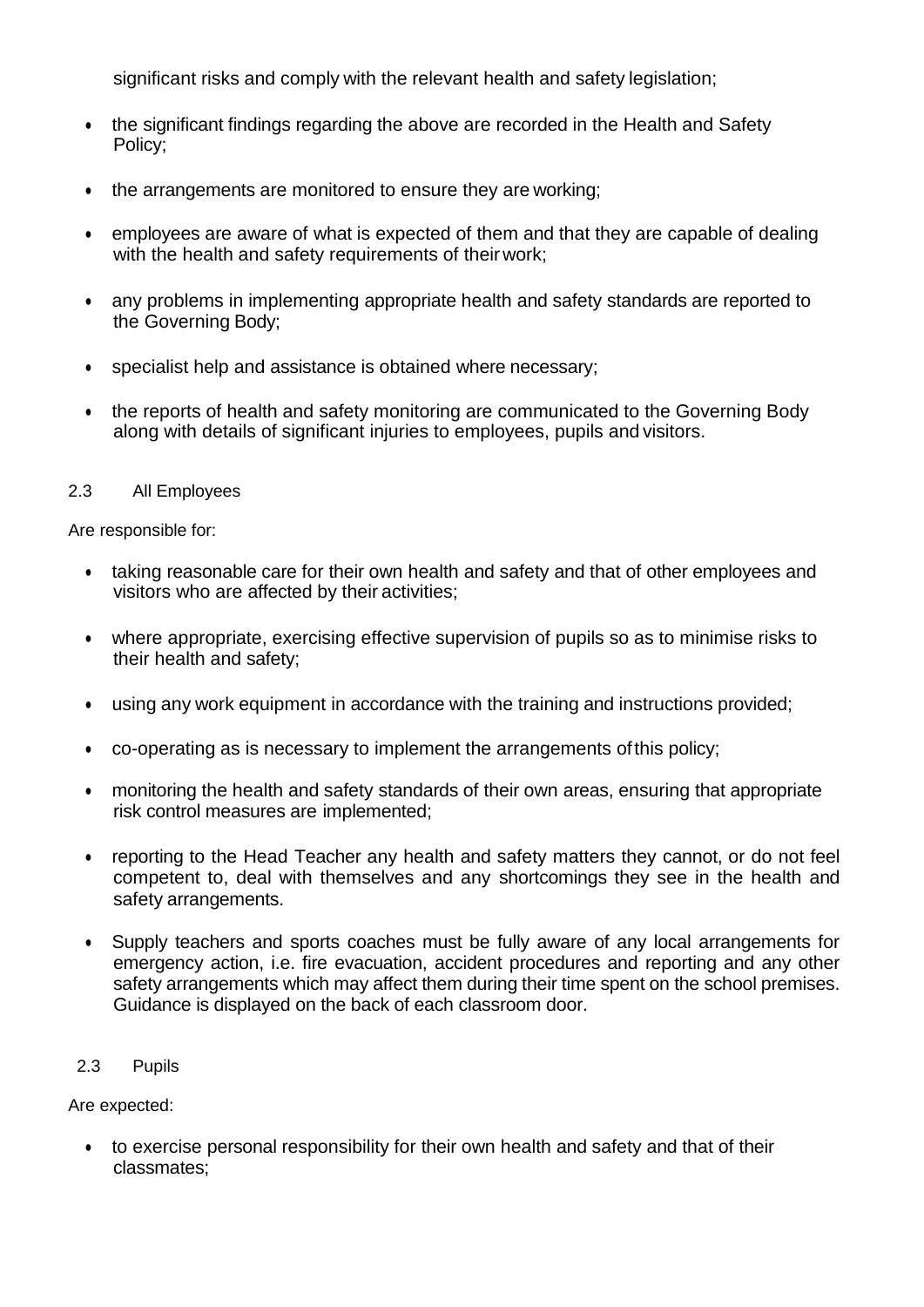- to observe standards of dress and behaviour consistent with the safety of themselves and others;
- to observe the rules of the school and in particular the instructions ofteachers.
- 2.4 Health and Safety Assistance

A safety professional from Lincolnshire County Council has been appointed to act as a competent person, as required under the Health and Safety Management Regulations 1992. The safety professional is available for advice and guidance on hazards and legislation affecting the activities of education establishments. They will also carry out safety inspections of education establishments as directed by the Director of Education.

A safety professional is available at County Offices in Lincoln: 01522 836717.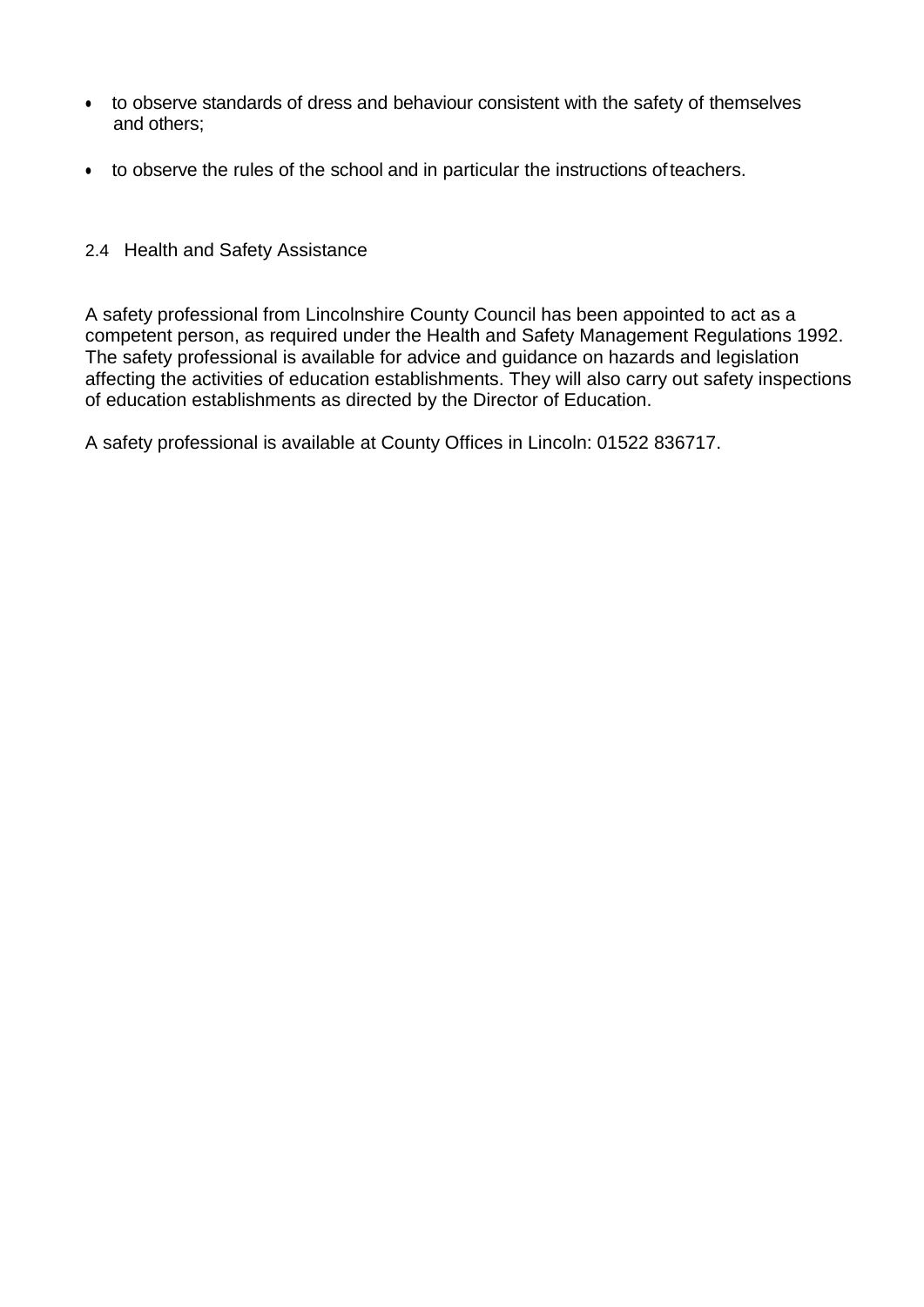3.0 Health and Safety Arrangements

All **highlighted** sections must be read by all staff members. All sections to be read by senior leaders

3.1 Risk Assessments 3.2 General Hazards 3.3 Electrical Safety 3.4 Working at Height 3.5 Substances Hazardous to Health/Asbestos 3.6 Asbestos Management 3.7 Legionella Bacteria 3.8 Fire Drill 3.9 Manual Handling 3.10 Moving and Handling Assistance for Pupils with Special Needs 3.11 Display Screen Equipment 3.12 Smoking (Including E-Cigarettes) 3.13 Contractors Activities 3.14 First Aid 3.15 Pregnancy and Work 3.16 Young Persons/Work Experience 3.17 School Security 3.18 Burglar Alarm System 3.19 Violence in the Workplace 3.20 Educational Offsite Visits and Extra Curricular Activities 3.21 Reporting of Accidents/Incidents 3.22 Medicines and Infection Control 3.23 Statutory Notices 3.24 Health and Safety Representatives and Consultation 3.25 Employee Induction Process 3.26 Vehicles on Site 3.27 Visitors to School Site 3.28 Children on the School Site 3.29 Physical Education 3.30 Playtime and Dinner Time Supervision 3.31 Science, Technology and Art 3.32 Working Alone 3.33 Working Time 3.34 Use of Physical Intervention Strategies 3.35 Closure of School: Severe Weather Conditions 3.36 Grievance and Disciplinary 3.37 Tree Survey 3.38 Review

Appendix 1 – First Aid Procedures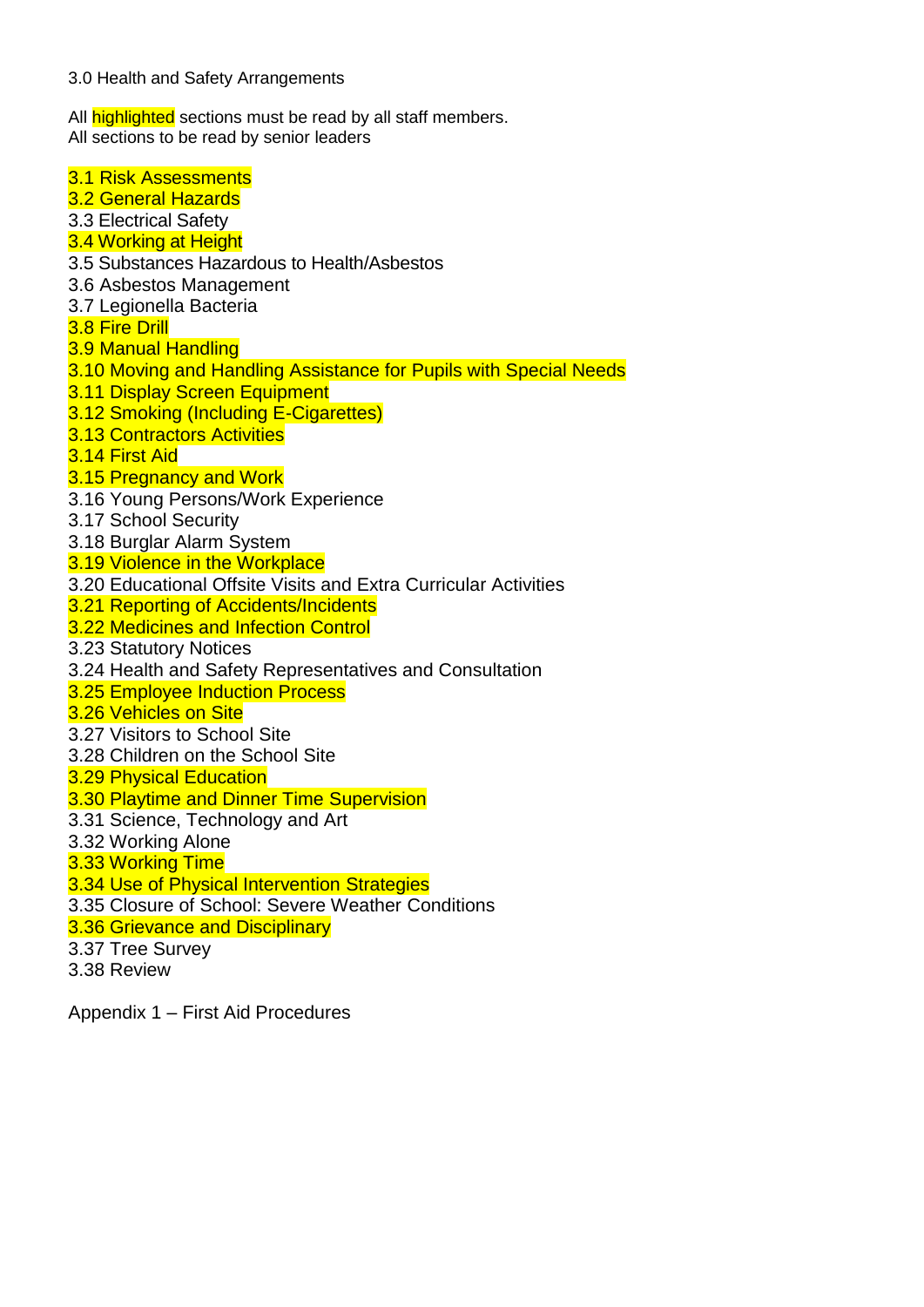## **3.1 Risk Assessments**

The duty to assess risks and take appropriate action to remove or control the risks is fundamental and absolute. The purpose of a risk assessment is to identify the measures to remove or control the risks. A systematic general examination of all activities is necessary. Risk assessments must be 'suitable and sufficient' and records should be kept to show that.

All risks have been comprehensively assessed. Those persons affected have been identified. All the significant hazards have been identified. The controls are adequate and the remaining risk is acceptable.

It is the responsibility of all staff and management to co-operate and carry out risk assessments on activities undertaken at the school and off site. These risk assessments are recorded and regularly reviewed. Copies of these are sent to the Health and Safety Governor and kept centrally so that they may viewed when necessary.

It is a statutory duty of the management to ensure all activities are assessed in such a way as to identify any hazards and minimise any potential risk to all employees, pupils and visitors that may be affected by the activity etc.

The procedure for carrying out a risk assessment is that provided by the Health & Safety Executive as stated in their publication "Five Steps to Risk Assessment". A copy of which can be obtained free from their website [\(www.hse.gov.uk\)](http://www.hse.gov.uk/).

## **3.2 General Hazards**

A high standard of housekeeping is expected to reduce the risk of accidents. Furniture and equipment shall be kept tidy and not allowed to pile up so as to cause a toppling hazard. Unwanted items are to be cleared out and not allowed to accumulate in such ways as to congest the working areas. Pupils' bags are not to be left in walkways or areas where they create tripping hazards.

Specific attention is to be given to avoid slipping and tripping hazards such as trailing cables, damaged floor coverings, slippery floor surfaces. Staff are expected to rectify these situations where possible or report them to the Headteacher or Site Manager.

Step stools, step ladders and ladders are provided and must be used where necessary to reach above head height. Staff are to inspect these before use and report any defect to the Site Manager. Staff are not to use chairs, boxes or similar items and are not to climb up the face of cupboards or storage racks.

Filing cabinet drawers shall not be overloaded and employees must not open more than one drawer at once as this presents a toppling hazard. Desk and cabinet drawers are to be closed immediately after use and not left open.

Damaged or defective furniture and equipment is to be reported to the Site Manager. Also any sharp edges which may cause injury and/or damage to clothing must also be reported.

Pupils are reminded on a regular basis about the risk of fingers being trapped in doors. The Site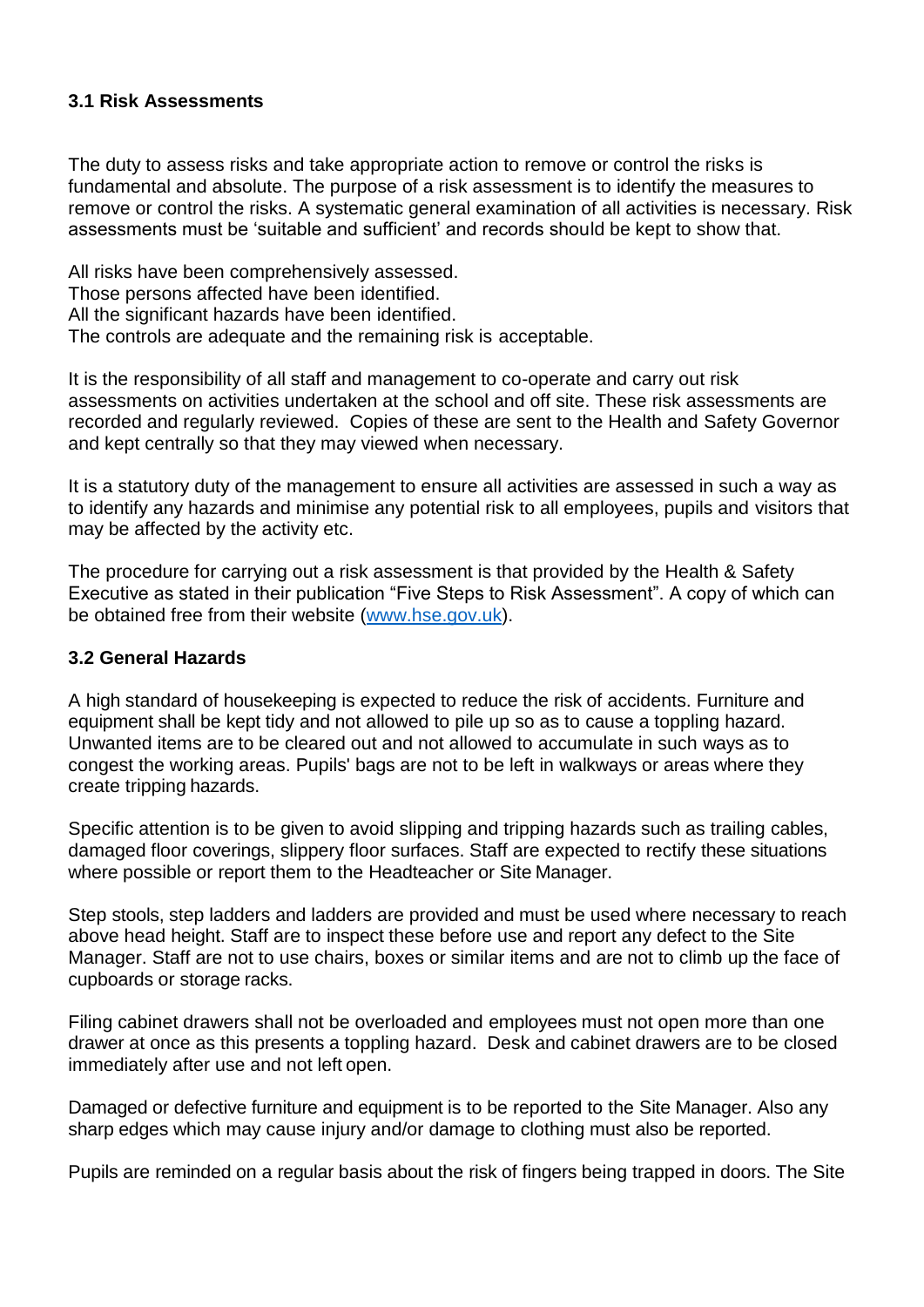Manager is responsible for checking routinely that the self closers operate properly, ensuring that adjustments are carried out if doors close too quickly. Most doors have been fitted with finger protector strips to eliminate the risk of injury.

All radiator spindles must be fitted with a hand wheel or cap to prevent penetration injuries.

Heaters with hot surfaces are fitted with guards to prevent injuries and hot water temperatures in pupils' areas are set so as not to exceed 43 degrees C to prevent scalding.

Running is not permitted within the school premises and care is necessary when using doors, particularly those without viewing panels. Doors must not be opened without regard for someone coming from the opposite direction.

A laminator MUST NOT be used in a classroom or communal work area which children access during the school hours of 0845 and 1530 as it is possible that children may be on the school site. A laminator- in-use must not be left unattended.

Glassware and ceramic containers carrying hot food and drinks must not leave the staffroom during the hours of 0845 and 1600 as it is possible that children may still be on the school site. Hot drinks must be consumed within the safety of the staff room or within a sealed cup if they are to be taken out of the classroom. Adults should appropriate cups/bottles (not glass) to consume drinks within the classroom. Such vessels should be kept away from electronic devices.

## **3.3 Electrical Safety**

Staff must ensure that all safety guards and eye protection is present, serviceable and utilised when any machine is in use.

Staff shall not attempt repairs or make modifications to machinery other than those normally associated with daily operations. Any defects or malfunctions must be reported to the Headteacher immediately.

Electrical equipment and systems are subject to the Electricity at Work Regulations 1989. The Chief Property Officer is responsible for arranging the routine testing of the sockets to ensure proper earth continuity and correct phase/neutral connections. Testing will be carried out every five years. Such a check was last carried out in 2018. The next check should be scheduled for **2023.**

The Headteacher is responsible for maintaining an up to date inventory of all portable electrical equipment. This electrical equipment must be visually inspected on a termly basis. All items of portable electrical equipment must be tested by a competent person on an annual basis in accordance with the Electricity at Work Regulations.

All equipment maintenance inspections must be formally recorded.

All pieces of portable electrical equipment in the school should be fitted with safety type plug heads BS1363.

It is essential that, where portable electrical equipment is used outdoors, a residual current device (RCD) is used to reduce the risk of serious electric shock. Staff must use RCD adapters if one is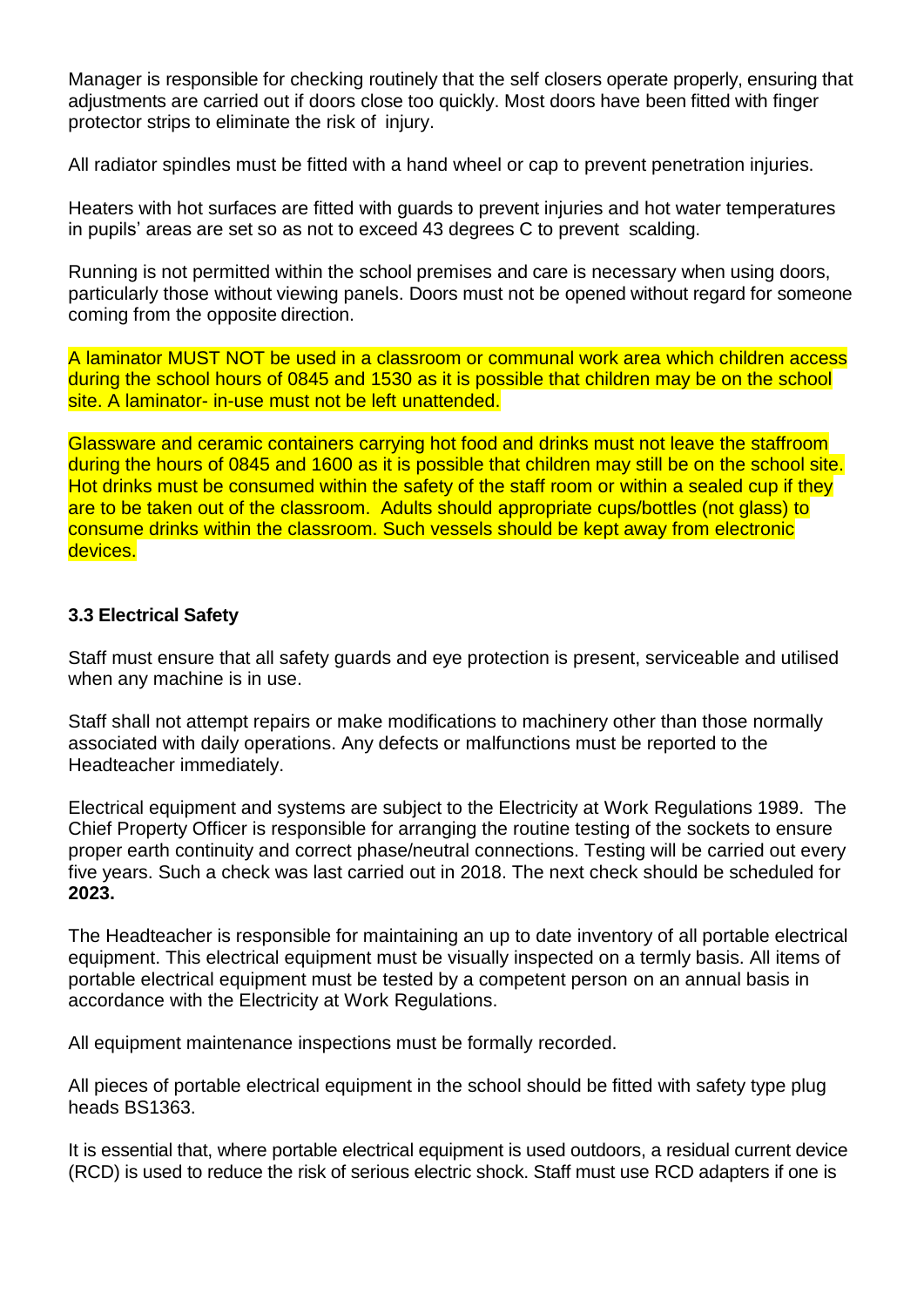not fitted into the fixed wiring and to cease using any equipment which causes the RCD to trip.

## **3.4 Working at Height**

Staff are reminded that falls from heights are the most common cause of fatal and serious accidents at work.

The need to reach things at heights should be eliminated wherever possible e.g. displaying pupils' work and storing things below head height, using window poles instead of climbing to open windows. Where this is not possible, proper access equipment must be used and the following rules followed:

Staff shall not use ladders or step ladders if they are working alone in or around the school; if an incident occurs there is no one to call for assistance.

Before using a ladder or step ladder, make sure it is the right equipment for the work. Scaffold towers or specialist access equipment may be required to reach the position and enable the work to be carried out safely. In these cases the equipment must be erected in accordance with the manufacturers' instructions by a person who is competent, having received sufficient instruction and training.

Further guidance for working at height can be found via the following link [https://www.lincolnshire.gov.uk//Download/112328.](https://www.lincolnshire.gov.uk/Download/112328) The safe use of ladders and step ladders information can be found at<https://www.lincolnshire.gov.uk/download/112332>.

#### **3.5 Substances Hazardous to Health**

The Headteacher will ensure that all work involving hazardous substances has been assessed. This assessment must be formally recorded where there is a significant risk to health. The Headteacher will ensure that the relevant safe systems of work, appropriate control measures and monitoring systems are in place and working. The individual departmental arrangements for dealing with COSHH are outlined in separate documentation.

The Headteacher must ensure that sufficient information, instruction and training is provided to all persons handling hazardous substances.

Where possible all substances used in the school should be non-hazardous e.g. not labelled 'Toxic', 'Harmful', 'Corrosive' or 'Irritant'.

All substances must be properly labelled, stored, used and - when necessary - disposed of in accordance with the manufacturers' instructions. Staff should be aware of the requirement to assess the risks to health of any hazardous substances brought into the school to ensure the appropriate risk control measures are devised, implemented and where appropriate, recorded.

## **3.6 Asbestos Management**

A specialist asbestos management survey has been carried out throughout the school. All asbestos containing materials identified and a report produced. The school currently has no asbestos identified on the premises as of 2018.

The control measures to prevent asbestos fibres being released have been taken as appropriate: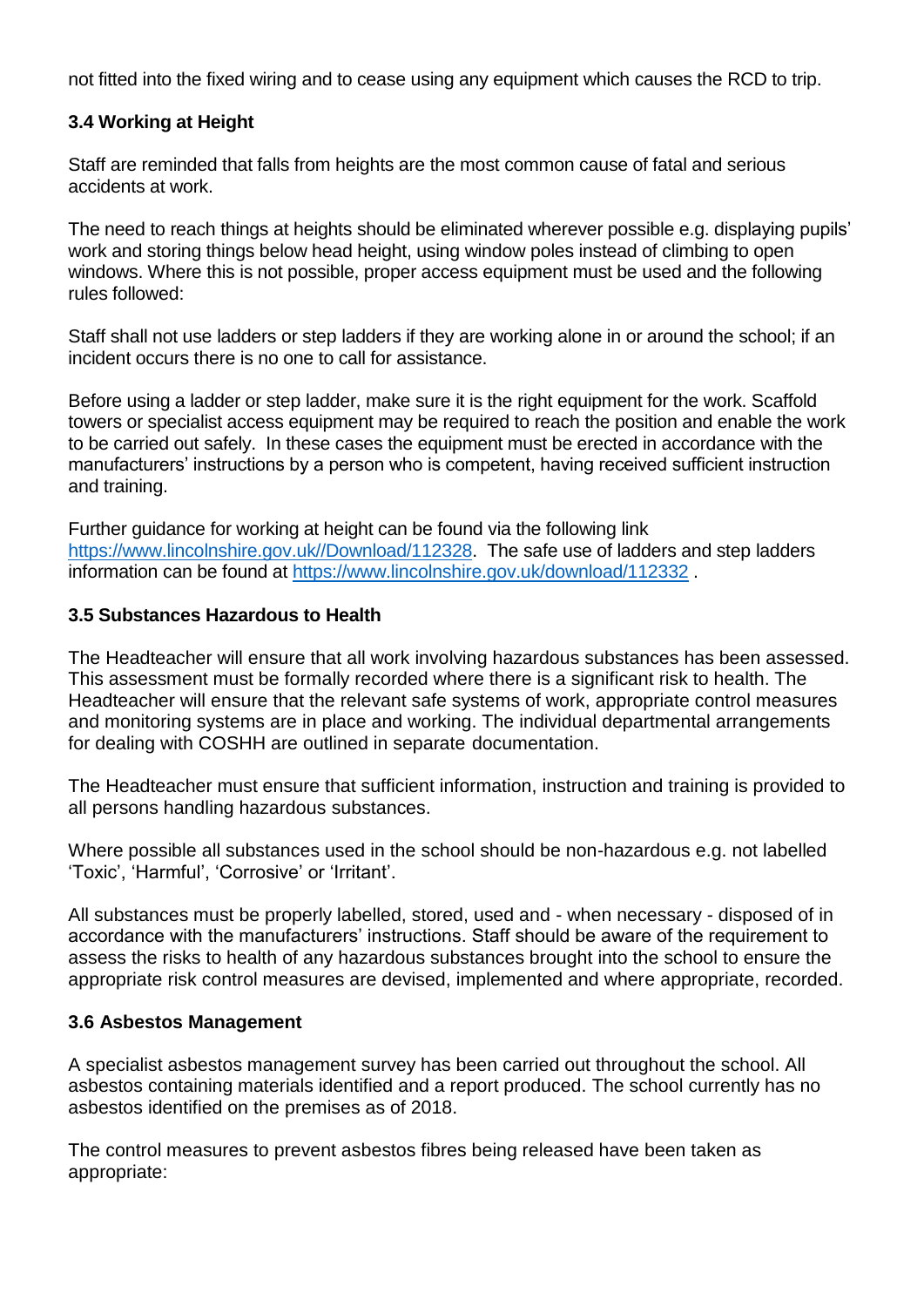- Asbestos containing materials have been removed where necessary.
- Asbestos containing materials have been encapsulated to prevent contact.
- Asbestos containing materials have been sealed to prevent deterioration.
- Access is denied to asbestos containing materials.
- Asbestos containing materials are properly identified.
- An Asbestos Management Plan includes the following control measures:
- No building or maintenance work is carried out without prior reference to the asbestos survey report.
- All contractors and maintenance personnel etc are made aware of asbestos containing materials in and around their area of work, in order that they may take the appropriate precautions. Confirmation of this notification should be recorded through a signed receipt by the contractor if appropriate.
- Specialist assistance is to be obtained in all instances where asbestos containing materials are likely to be disturbed.
- The Site Manager monitors the conduct of employees and contractors to ensure that asbestos containing materials are not disturbed.
- If there is any exposed asbestos, the condition of all exposed asbestos containing material is monitored by the Site Manager on a regular basis, and records maintained. Currently all asbestos in the school is sealed.
- If asbestos containing materials are removed or treated in any way, the asbestos register is to be updated by the Site Manager.
- Access to areas where deterioration, damage or disturbance of asbestos containing materials occurs is prohibited.

In areas where refurbishment, demolition or major building works are to take place, an Asbestos Refurbishment/Demolition Survey will be carried out beforehand to identify if the work required is:

- Licensed work,
- Notifiable Non Licensed work,
- Non Licenced Work,

And appropriate measures are then taken as necessary.

## **3.7 Legionella Bacteria**

There is a small risk of legionella bacteria developing in the domestic water system. If droplets are inhaled, as when taking a shower, this could lead to legionnaire's disease which can be serious for vulnerable persons. A company specialising in water hygiene has been commissioned to assess the risks and the recommended remedial work has been carried out to prevent contamination and stagnant water gathering in dead legs of pipework etc. In addition, the Site Manager is responsible for ensuring that the hot and cold water services are thoroughly run through prior to the school re-opening after more than 5 days closure. This is recorded.

## **3.8 Fire Drill**

It is important that each member of staff responsible for a class or teaching group has made the children in that class or group aware of their action in the event of a fire being discovered. This includes the necessity to remain silent and to walk at a sensible pace during an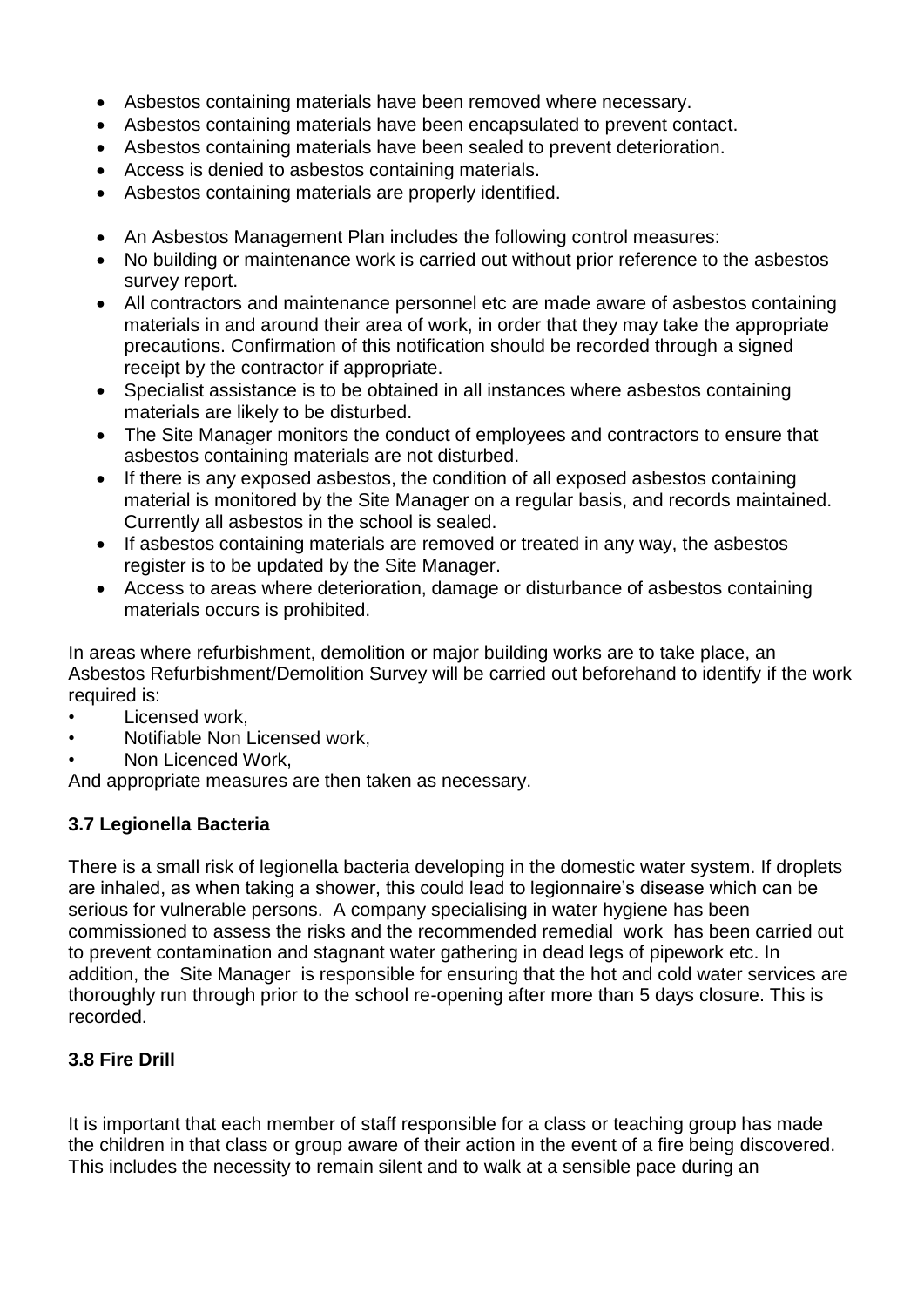evacuation. The Headteacher/bursar will record fire drills in the Lincolnshire Fire Brigade Log Book.

A *Fire Instructions* notice is completed and displayed on the back of each classroom, in the hall, in each office and in the three main communal working areas. A laminated 'fire evacuation numbers' sheet, completed after each registration period, is also displayed adjacent to the fire exit of each classroom. See 10. 6 below.

It is important that children have explained to them at the start of each term (six times per year) their course of action if they discover a fire. It should be explained to them clearly how they should report it and what action they should take. Certain doors in the school are classified as Fire Doors, and must remain CLOSED to prevent the rapid spread of fire in the event of fire.

It is important that each class knows the location it reports to after having left the building. The two Fire Assembly points are signposted with green Assembly Point notices.

In the event of any other happening which may necessitate the evacuation of the building, for example, a bomb scare or high level warning, the children and staff must be taken further away from the structure of the school as soon as the roll call is complete. It is agreed that this will be St. Michael and All Angels Church, East End, Langtoft.

Teachers will complete class registers online using Integris by 0910 and 1310 respectively. In the event of fire a central register will be taken out to the playground and checked by the teacher taking charge of any remaining children. In addition, the laminated 'fire evacuation numbers' sheet should be taken by the adult in charge to the fire assembly point. This provides a means of 'head counting' in case the registers are inaccessible. A similar process is in place at lunchtime: each morning the school administrator provides the midday meal team with the number of children present for each class. This is kept with the team and returned to the office at the end of lunchtime. On completion of a successful head count, the 'fire evacuation numbers' sheet should be raised above head height to signal to the Bursar or Headteacher that all children's bodies are accounted for. If a child is missing, the register (if available) should be taken in full to ascertain who is missing.

On hearing the fire alarm, the Headteacher will telephone the fire brigade immediately. If the school phone is unreachable or out of service, a mobile phone or a phone at a neighbouring resident's will be used.

The Headteacher is responsible for ensuring that termly fire evacuations are carried out; that the fire alarms are regularly tested; and that the emergency lighting system is also tested on a regular basis. All of the fire evacuations, fire alarm tests and emergency lighting tests must be formally recorded.

The Headteacher is responsible for ensuring that all fire extinguishers and fire blankets are insitu where required and designated. These should not be obscured by furniture or equipment.

## **3.9 Manual Handling**

Manual handling operations are required to some extent in most of the school's activities and it is not reasonably practicable to avoid them. Most of these within the classroom do not generally involve significant risks and are within the capabilities of all staff.

Staff shall not attempt to lift or move anything they consider to be too heavy or awkward for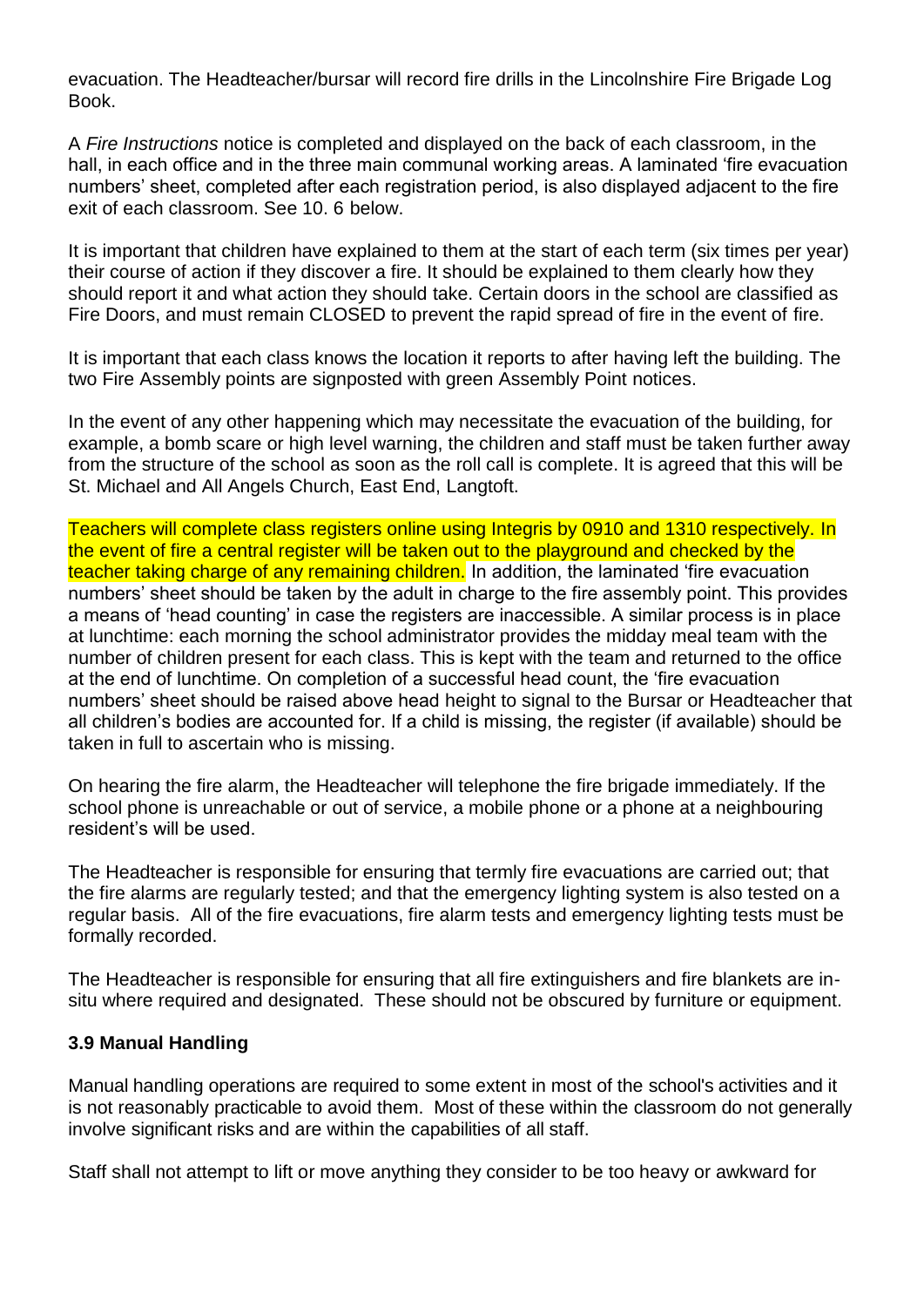them. If help is not at hand the matter should be reported to the Headteacher. The Headteacher is responsible for providing manual handling equipment where necessary. Special care should be taken when asking pupils to manoeuvre heavy objects. The members of staff should assess the risk in asking children to perform manual handling tasks, i.e. moving chairs, tables, musical instruments, PE benches etc

When lifting boxes, parcels etc. the back must be kept straight and lifting carried out using the leg muscles. Never bend from the waist and lift with the legs straight as this puts strain on the back muscles and spine and may lead to injury.

The manual handling of any objects which present a significant risk of injury and which cannot be avoided, is only to take place following a risk assessment to determine the control measures to reduce the risks to an acceptable level.

## **3.10 Moving and Handling Assistance for Pupils with Special Needs**

A specific case by case risk assessment of the moving and handling needs of pupils with special needs will be carried out before the pupil starts at the school. Where necessary, advice and guidance will be obtained from parents, the Health Authority and Health and Safety Advisors.

The assessment will identify the moving and plan appropriate for each pupil.

## **3.11 Display Screen Equipment**

VDU's should be set up and operated in accordance with the comprehensive guidance given in the Visual Display Units guidance booklet No pcs/21/90. Repetitive strain injury (RSI) to muscles, ligaments, and nerves of the hand and arm can be caused by the repetitive movements associated with intensive data input or typing. Staff should be aware of this type of injury and report any pain, discomfort, swelling or weakness experienced during or shortly after keyboard or typing work to the headteacher. The Headteacher will arrange to assess 'users' and 'workstations' under the Display Screen Equipment 1992 (see *Education Safety Manual* for information on assessment procedures). Once the assessments are complete, arrangements will be made to reduce any risks, which are highlighted from the assessments. These assessments are completed as required, or a minimum of annually. The Headteacher will plan display screen equipment work so there are breaks or changes of activity and provide information, instruction and training for the usage of display screen equipment (See *Education*  Safety Manual for guidance).

# **3.12 Smoking (Including E-Cigarettes)**

Langtoft Primary School is a non-smoking site and smoking of cigarettes or e-cigarettes is not permitted in the school or in any part of the school grounds. This is to prevent unwanted exposure to environmental tobacco smoke which is a health hazard and to minimise the risk of fire.

## **3.13 Contractors Activities**

Construction and maintenance work involves major hazards and particular care is necessary when these activities take place on the school site. Contractors have a duty to carry out their work in accordance with relevant statutory provisions. The school has a duty to ensure the health and safety of pupils, employees and visitors on the site and must exercise sufficient control to make sure that contractors discharge their duties. Only contractors who are on local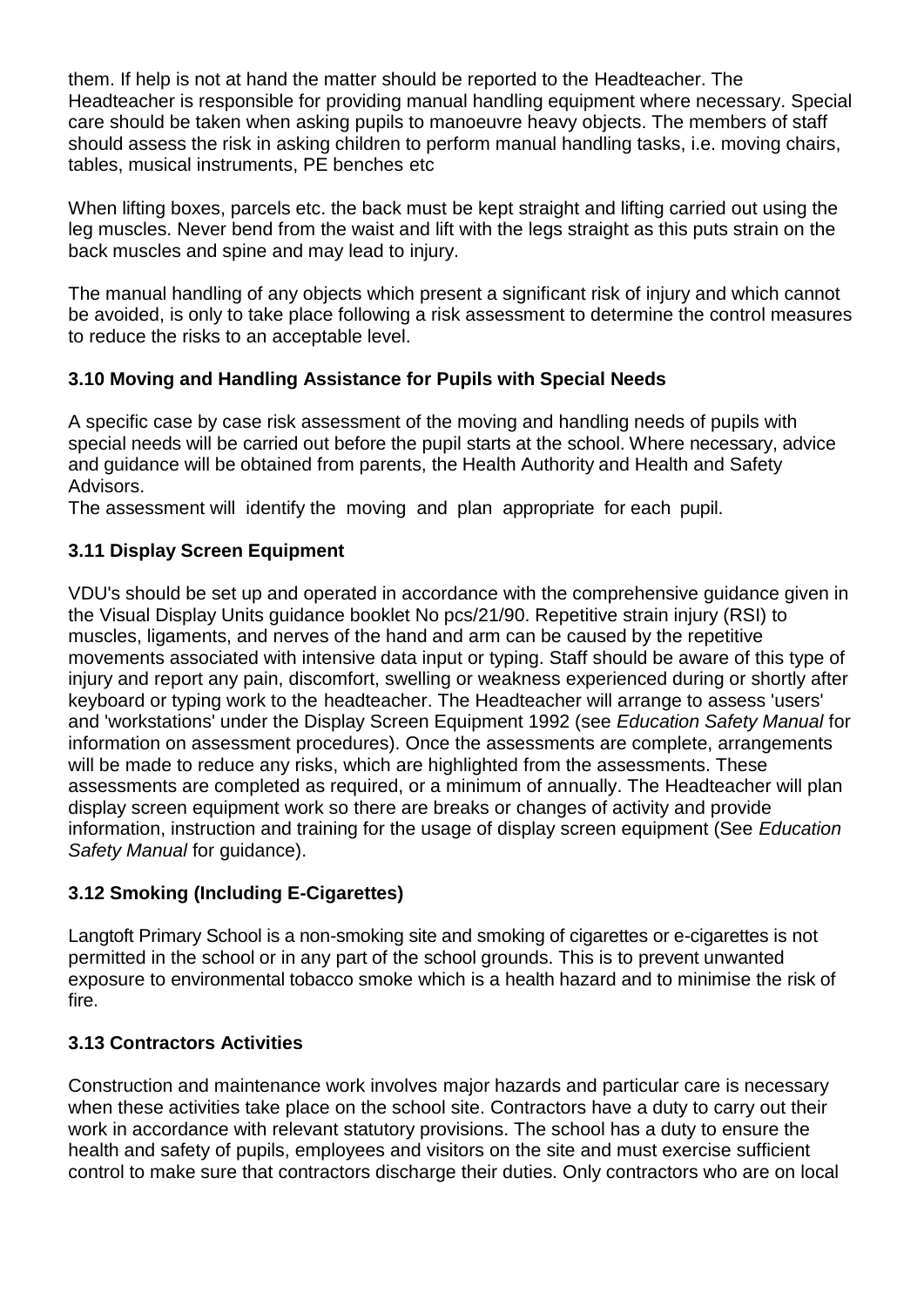approved lists (where applicable), or can show in some other way, they are competent to carry out their work in accordance with the relevant statutory provisions will be selected for work on the premises.

The Headteacher or delegated employee must identify to the contractors, those hazards and controls already in place at the school, and obtain from them information regarding the hazards and controls which they will be bringing to the school, such that adequate control measures can be implemented and effective contractor / school segregation maintained.

Before work commences the Headteacher or delegated employee must ensure that arrangements to control the risks are implemented by the contractors to protect pupils, employees and visitors. The Headteacher or delegated employee shall then liaise with the contractor and monitor their activities to ensure the arrangements are, and remain, adequate. Any situation where the control measures are inadequate must be rectified immediately.

The Construction (Design and Management) Regulations (CDM Regulations) apply to all construction projects. Additionally construction work which involves more than 500 person/days, or takes longer than 30 days is notifiable to the HSE. The Headteacher or delegated employee is responsible for seeking specialist advice regarding what must be done to comply with these Regulations.

## **3.14 First Aid**

Having staff trained in emergency first aid is considered to be appropriate for the risks and numbers of persons present. It is the policy of the school to train as many teachers and midday meal supervisors as possible in emergency first aid so that there is always cover for the most likely times that injuries occur and for absences/school trips etc. This training is repeated every 3 years to maintain competence. First aid boxes stocked with the recommended contents are located at appropriate points and the Bursar/Headteacher is responsible for checking the contents on a monthly basis and replacing any items used. All staff should familiarise themselves with the location of these so that, in the event of an injury or acute illness, these can be located quickly. In these cases, an ambulance can be summoned from the telephone in the office.

Staff should administer first aid treatment in accordance with their training and always err on the side of caution by referring pupils for further medical attention as set out below or when in doubt.

The Bursar is responsible for ordering first aid equipment in accordance with the First Aid at Work Code of Practice Third Edition (2013) [\(http://www.hse.gov.uk/pubns/priced/l74.pdf19\)](http://www.hse.gov.uk/pubns/priced/l74.pdf19)

Staff should notify her when stocks of any item appear to be running low.

See First Aid Procedures in Appendix 1.

First aid boxes are located in the following positions:

Key Stage 2 (between lower and upper KS2, opposite Caretaker's cupboard) Main Entrance (opposite paper store and above Y2 lockers)

List of minimum contents for first aid boxes: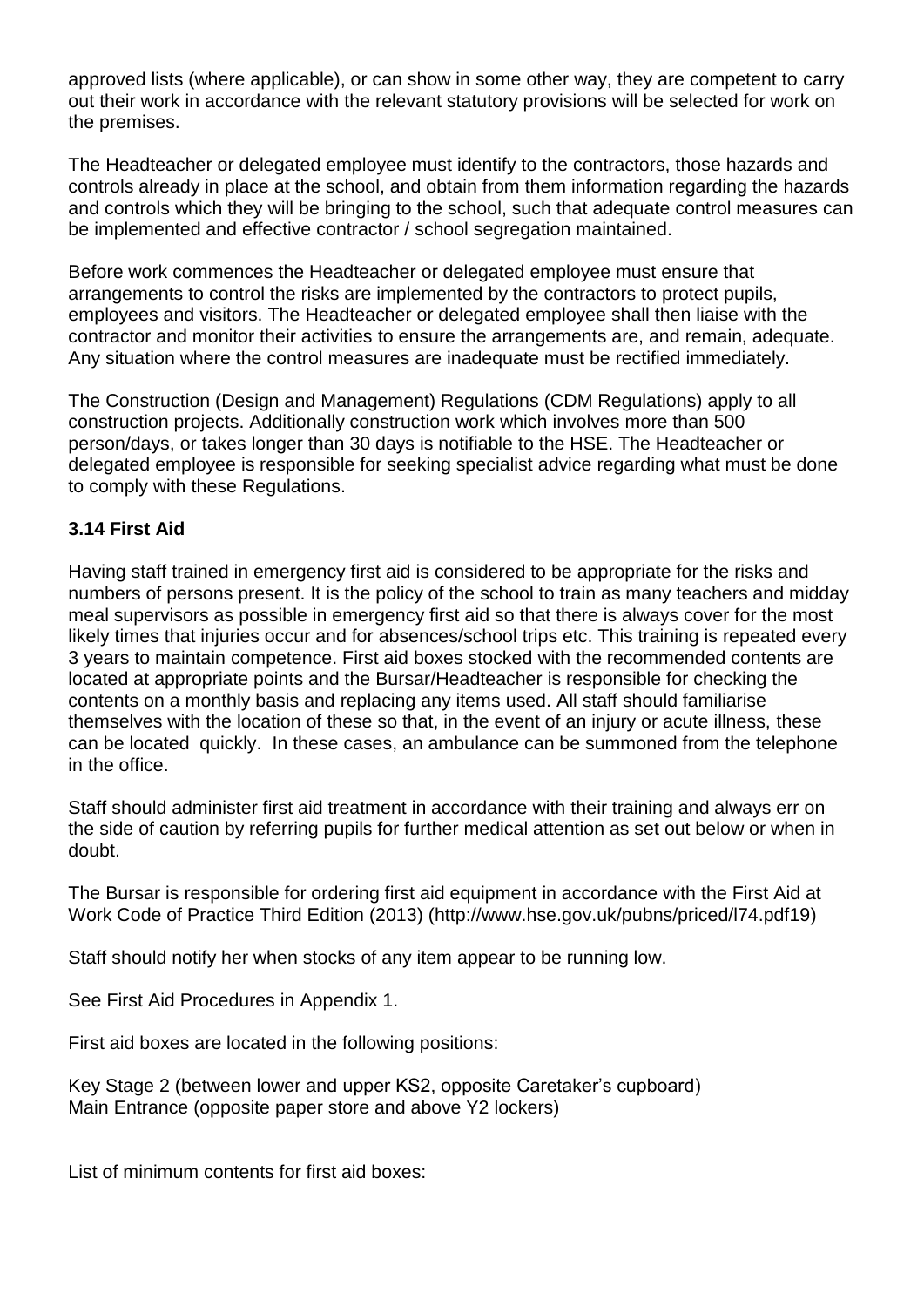I x guidance leaflet on first aid 6 x safety pins 20 x self-adhesive plasters assorted 6 x sterile dressing medium no 8 2 x sterile eye pads with bandage 2 x sterile dressing large no 9<br>6 x triangular bandages, calico BP 3 x sterile dressing extra-large

- 
- 
- 
- 3 x sterile dressing extra-large no 3 latex gloves

## ONLY THE LISTED CONTENTS SHOULD BE USED IN THE FIRST AID BOXES

Head Injuries

Head injuries can easily be underrated. Any significant knock to the head which shows signs of swelling, grazing, crushing, or which changes the behaviour of the pupil, should be referred immediately for further medical attention. Slight knocks to pupils who have had previous head injuries could be serious and these also should be referred immediately for further medical attention. Parents are to be contacted immediately where further medical attention is necessary and informed via the standard letter of any non-significant head bumps which show no signs or only slight reddening. See Appendix 1

## **3.15 Pregnancy and Work**

Employees who become pregnant shall inform the Headteacher so that a separate risk assessment can be carried out to ensure that any risks to themselves or their unborn child, created during their work are identified and eliminated or controlled. This risk assessment will require regular reviews as the pregnancy develops and may still be required for new mothers. Additional facilities such as a place to rest or store expressed milk will be provided as necessary.

Advice on pregnancy and work is given in the Health Protection Agency poster 'Guidance on infection control in schools and other childcare settings'.

## **3.16 Young Persons/Work Experience**

If young persons come to the school to work, or are on work experience, special Regulations apply. A 'young person' is someone who has not attained the age of 18 and a 'child' is someone not over compulsory school age. Where such young people are involved, specific risk assessments need to be undertaken to identify any measures that are required to reduce the risks because of their immaturity, inexperience and lack of awareness. Where a 'child' is involved, the findings of the risk assessments and the protective/preventive measures to be taken must be communicated to the person having parental responsibility for the child.

All young persons will work directly under the supervision of an experienced member of staff who is responsible for ensuring the appropriate measures are taken to protect their health and safety. The activities that young persons are likely to be involved in are low risk. To ensure that persons having parental responsibility for a 'child' are aware of this, they shall be informed as described above; a copy of this policy shall be forwarded to them with the confirmation letter.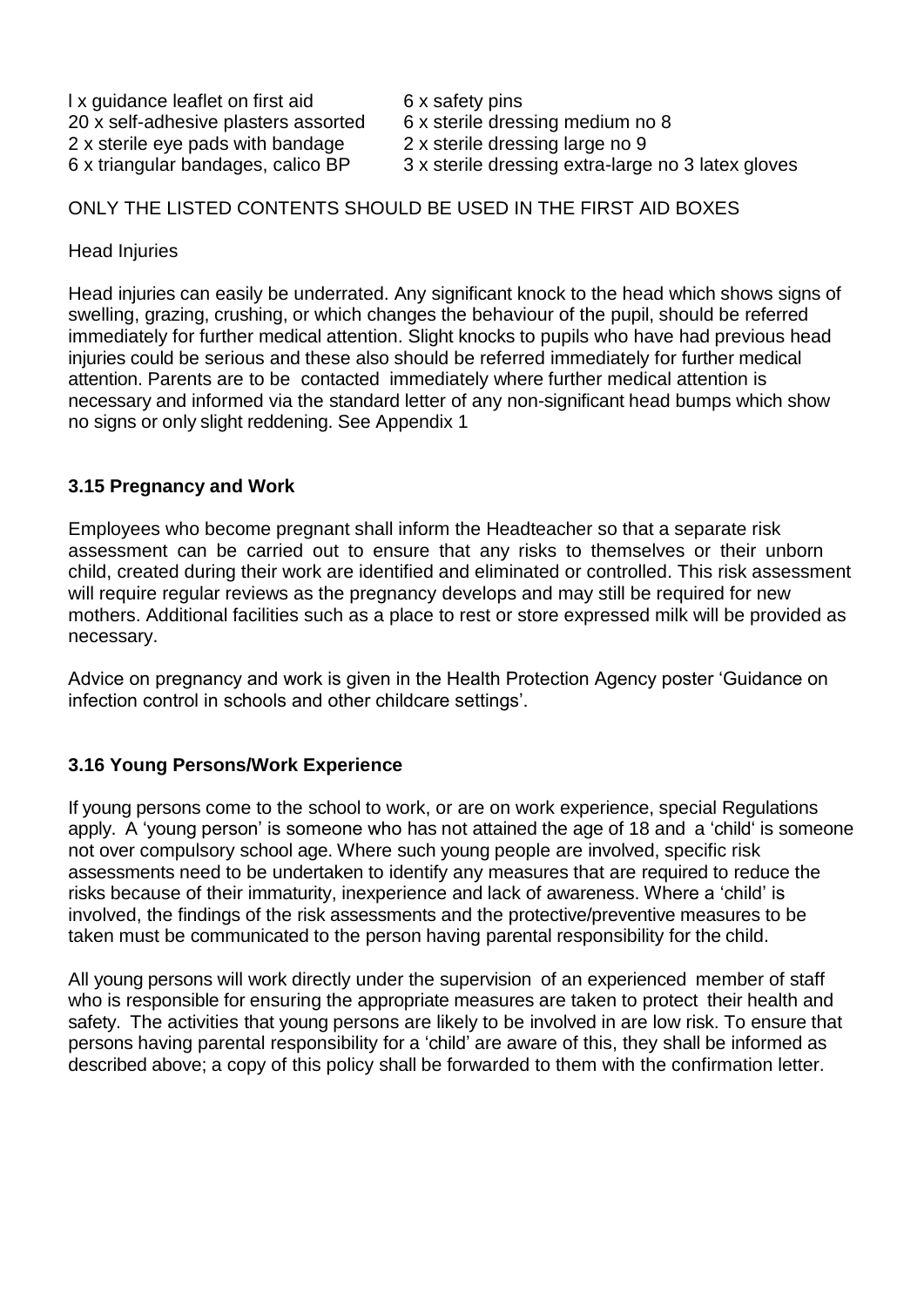## **3.17 School Security**

The perimeter of the school site is checked weekly by the Site Manager. External doors and windows are checked daily by the Site Manager as the school site is opened each morning (at approximately 0730) and made secure at the end of each day (at approximately 1800). Signs of wear, damage and attempts to gain entry are reported to the Headteacher immediately. The Headteacher will alert the police if necessary.

All gates are locked with a coded- padlock. The code to the lock should be changed at least three times per year: on 1 September, 1 January and 1 April. It is the responsibility of the Site Manager to change the codes and to communicate this to the Headteacher. The code should not be disclosed to any person who is not a contracted member of staff. All visitors and staff should enter the school building through the Main Entrance where they will 'sign in'.

All gates are locked at 0900 once the registration period has begun. They remain locked until 1510. (The exception to this is the wooden gate to the side of Y1. This should be closed by the last adult to go through. It is not 'locked' as it serves as an escape route in the event of a fire.) Access to the site between 0900 and 1510 is gained by using the intercom system located at the front of the school. Staff must only allow persons to enter the site when they are sure of the identity and purpose of the person's visit to the site.

All external doors are fitted without handles on the outside. This is to minimise the opportunity for intruders to gain unauthorised entry to the school building. External doors, which all serve as fire exits, should be kept free of obstacles and should remain shut during the school day. They should not be propped open or used as a 'quick route'. In exceptionally hot weather, fire exits in the classrooms of EYFS, Y2, Y5 and Y6 may be pinned open to aid the circulation of cooler air only when there is an adult in the classroom.

**\*External doors, along with windows, are currently propped open to ensure classrooms and areas around school are well ventilated due to Covid-19 in line with the school's Covid risk assessment and Government and DfE guidance.** 

Entry to the building is through the Main Entrance. The internal doors are kept locked shut by a magnetic locking system. The lock can be released in three different ways:

- by touching a green pad on the inside of the internal doors. Children are told that only adults should touch the green button. They must not release the door even if the person on the other side is familiar to them. This button is located above head height so children are unable to touch it.
- By pressing a release button located in the front or middle office
- By 'swiping' the door with a fob. Fobs are registered to staff members only. They should not be shared, swopped or left in public places. Lost fobs must be reported to the Headteacher immediately.

The holders of school keys are the School Site Manager (Mr S Horsley); Mrs B Wood (Headteacher) and Mr S Dolby (Deputy Headteacher). A separate register is kept for fob holders and is stored in the office.

## **3.18 Burglar Alarm System**

When the burglar alarm is triggered, key holders will be contacted by GB Alarms. All reasonable precautions should be taken when a key holder approaches the school. Staff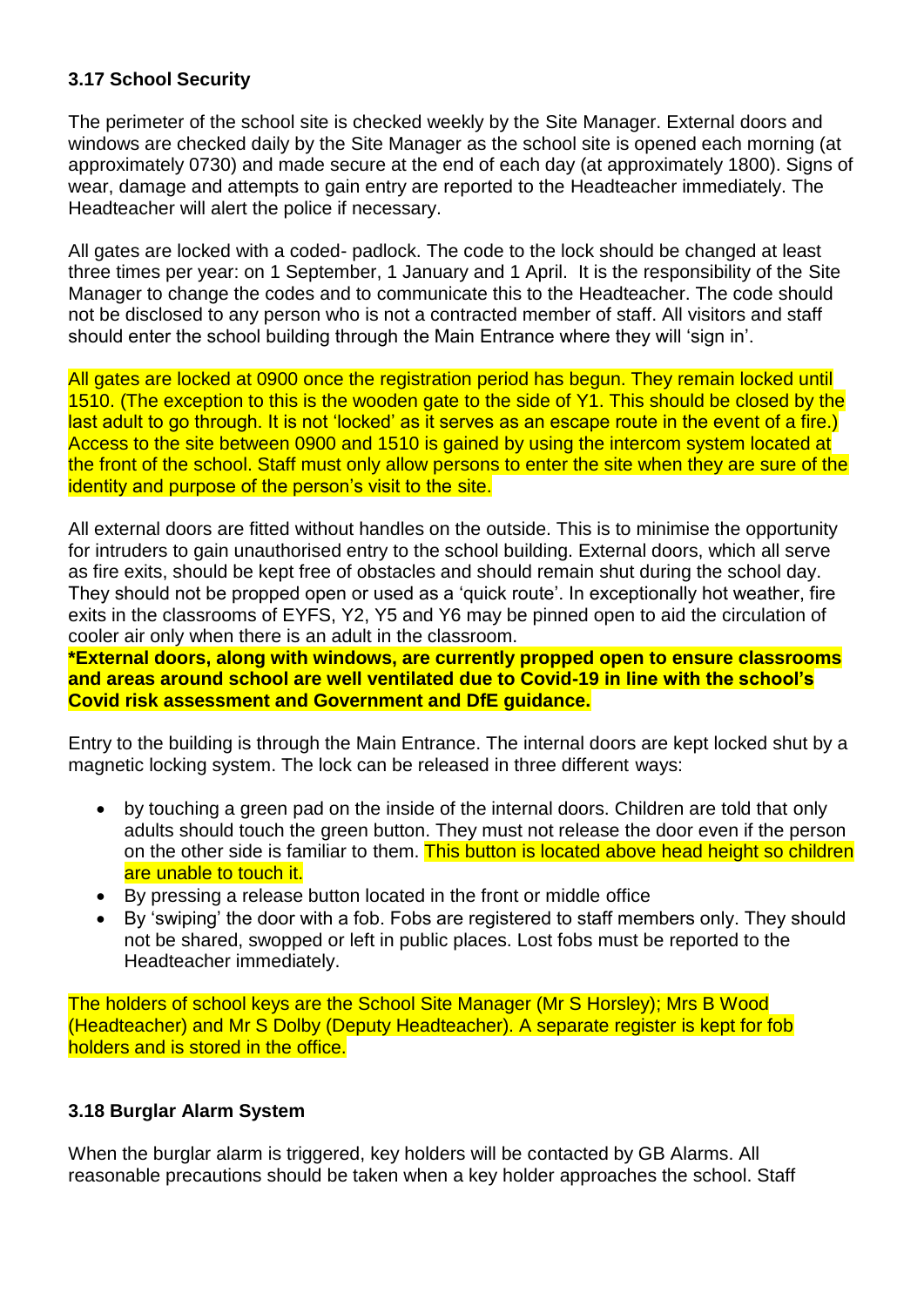should complete a circuit of the perimeter of the site. Staff should **NOT** enter the building alone. They should, ideally, wait for the police to arrive.

If the police do not arrive and it is clear that entry has been gained or attempted, the individual should contact the police.

## **3.19 Violence in the Workplace**

The school seeks to minimise employee vulnerability to violent disturbing behaviour, including threats, intimidation, verbal abuse and physical assault. This kind of behaviour will not be tolerated from pupils, parents, staff or external parties etc and further action such as exclusion/banning/prosecution will be considered. The following steps should be followed:

- Employees who have any qualms about parental interviews should arrange for a colleague to be present, and ensure that any loose objects which could be used as weapons are out of the immediate reach of the visitor.
- Employees should not become confrontational even if provoked. They should offer to arrange another meeting with senior colleagues and close the interview.
- Do not hold meetings with parents in isolated classrooms. Have clear objectives and a set timescale.
- Do not make home visits alone.
- If verbally or physically abused, leave or call for assistance immediately.
- Employees should report any concerns and all incidents of verbal abuse, threats or actual assaults to the Headteacher. This will enable incidents to be monitored, investigated, and appropriate action taken.
- A secure register is kept of those who have demonstrated violent tendencies in the past. Reference should be made to this register when arranging meetings with parents so that appropriate support can be organised.
- Employees who suffer violence at work will be sympathetically treated and support systems are available.
- Where necessary staff are appropriately trained in identifying and dealing with situations where conflict may arise.

# **3.20 Educational Offsite Visits and Extra Curricular Activities**

All activities of this kind must be undertaken with adequate adult supervision for the type of activity in question. All activities undertaken away from the immediate environment of the school locality must have one member of staff surplus to the needs of direct pupil supervision. This member of staff is then available to deal immediately with any emergency that may arise.

Parents/carers have in the past proved to be very useful in assisting in the supervisory aspects of such activities. Parent helpers must be made fully aware of safety precautions before embarking on a venture and will not be left alone with any pupil unless they hold a current DBS check completed by the school.

The children who are to be involved in off-site activities must be given full and clear teacher instructions regarding safety procedures and the potential hazards appertaining to the occasion. First Aiders and appropriate first aid equipment must be available on such outings.

Risk assessments will be carried out using EVOLVE and submitted to the Educational Visits Coordinator (EVC). The Headteacher is then notified by EVOLVE that the risk assessment is ready for final approval. Full details of these along with written details of appropriate behaviour and expectations will be given to all helpers in advance of the visit date. Risk assessments for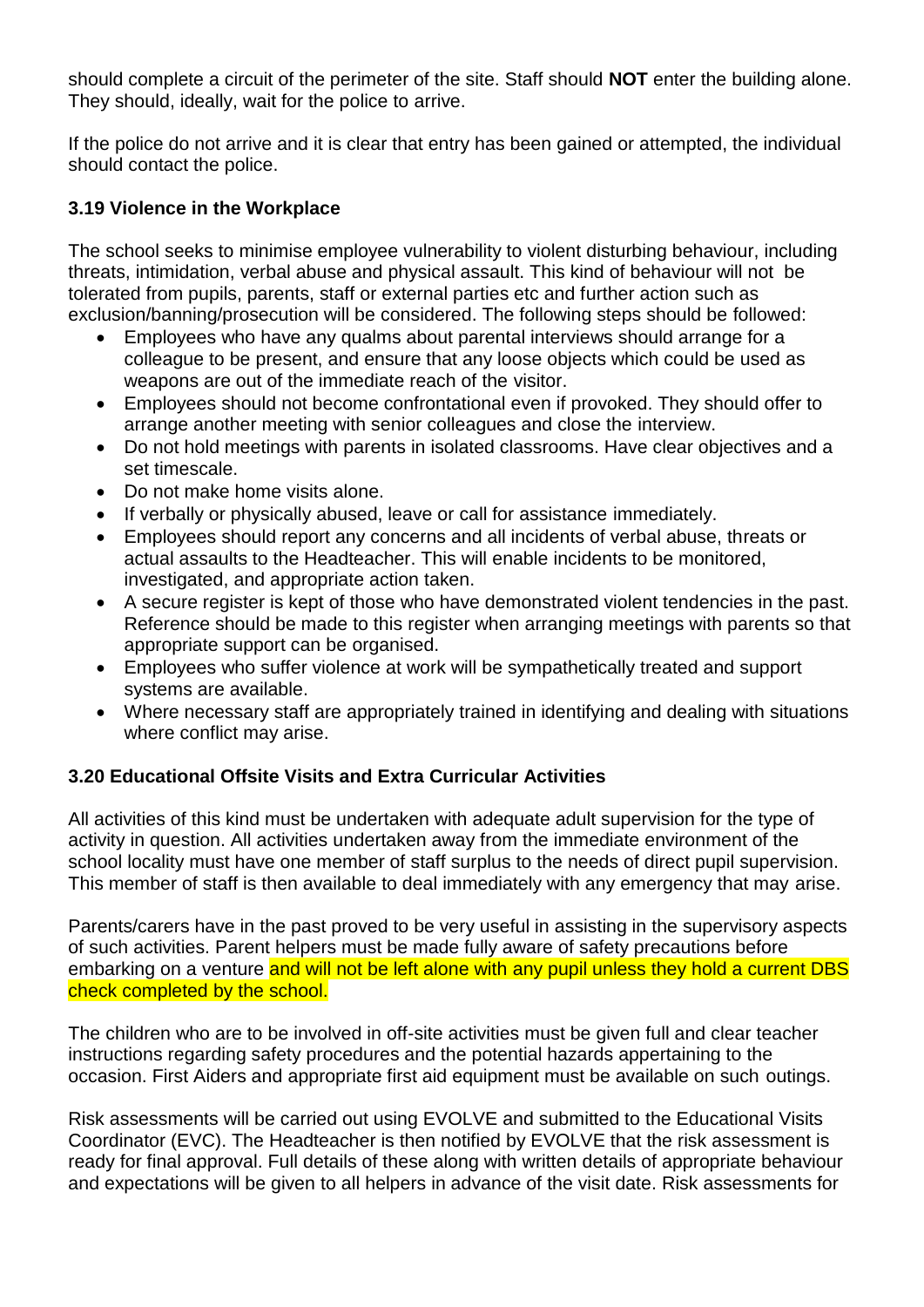residential visits must be approved by the Headteacher, Chair of Governors and the LA. Standard Operating Procedures (SOPs) and Codes of Practice are available to ensure the safety and well-being of all.

There are SOPs for:

- i. Road Crossing Zebra
- ii. Road Crossing Pelican
- iii. Road Crossing Group (where no Pelican or Zebra crossing nearby)
- iv. Coach Travel
- v. Gift Shop Visit
- vi. Walking on Public Pavements
- vii. Residential
- viii. Walk in Locality
- ix. Administering first aid

If a major incident were to occur whilst off-site, the Party Leader or nominated person if the Party Leader is injured, will follow the school's Critical Incident Plan. This will begin by informing leaders at the school of the incident so that they can coordinate what happens next.

All staff must ensure that they are fully complying with the county policy relating to insurance and advanced notification of visits as well as the conditions set out by Lincolnshire County Council.

All children and accompanying adults will be insured.

The office must be informed as to the class(es) and number of children taken off site for whatever reason in case of a fire check being necessary in their absence.

Teachers/volunteers/coaches organising after-school clubs and activities should ensure that parents/carers are informed in writing of times, dates and arrangements for collection of children. Children should not be allowed to go home unaccompanied if the teacher is uncertain about the arrangements made. See 6.6 and 6.7 above.

If a club or activity has to be cancelled, parents/carers should be notified in advance in writing or at a shorter notice via email using the Parent Mail system or via telephone call. This should be done at least one day before the day of the planned club or activity. Outdoor activities affected by inclement weather should be continued inside to avoid cancellation. If a decision is made by the Headteacher to cancel a club on the same day as it is due to take place, alternative arrangements need to be made so that supervision of the children involved is adequate until collection time.

Teachers/volunteers/coaches are responsible for the health and safety of children at all times. Children should obey the rules of the school when attending clubs or activities.

# **3.21 Reporting of Accidents/Incidents**

Minor injuries to staff and pupils shall be recorded in the accident book by the person administering first aid.

The Head Teacher is responsible for ensuring that the online incident form is completed for more serious injuries and for carrying out the statutory reporting procedures for 'major' and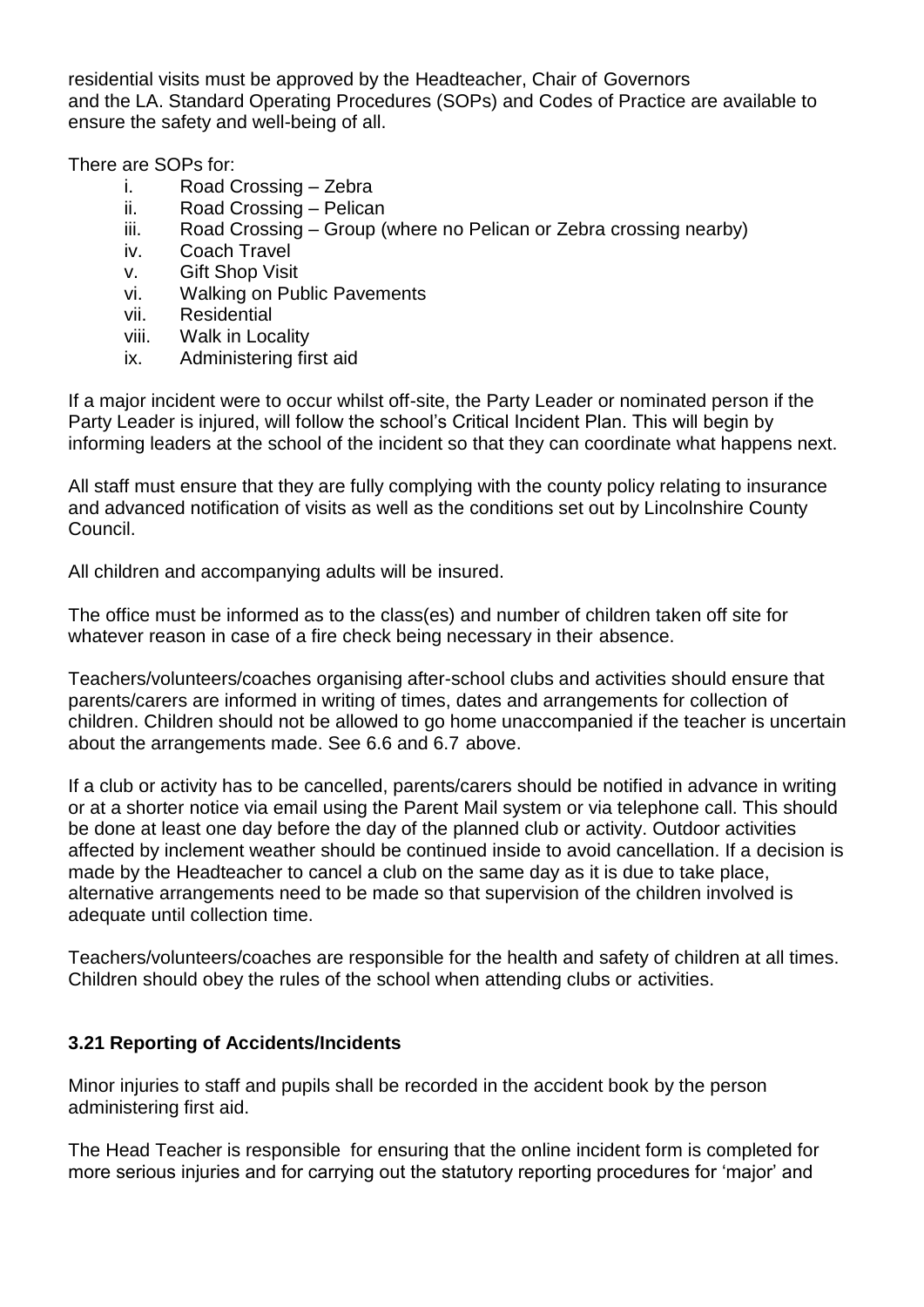'over 3 day absence' injuries as required by the Reporting of Injuries, Diseases and Dangerous Occurrences Regulations 1995.

This form must be used to notify the Health and Safety Executive (HSE) of any 'major' injuries to staff, pupils or visitors and any 'over 3 day absence' injuries to staff.

'Major' injuries to pupils and visitors are those which require them being taken directly to hospital. This only applies to injuries which arise in connection with work, either through a premises fault or through work organisation such as lack of care, not those which arise from play or sport activities or which arise from health condition.

'Major' injuries to staff are basically any break of the large bones or any injury which requires hospitalisation for more than 24 hours.

All 'major' injuries must be notified to the HSE immediately by telephone 0115 971 2800, and on the on-line incident form within 10 days.

'Over 3 day absence' injuries to employees do not require telephone notification but the PO3 form must arrive at the HSE within 10 days of the injury.

The Lincolnshire county Health and Safety Team (01522 552205) shall be contacted if in doubt about these reporting procedures.

## **3.22 Medicines and Infection Control**

As a general rule, **NO medicines should be administered by staff to children in school**. Should a child require medication, then it is beholden on the parent/carer to come to school to administer medication. There are, however, the following exceptions:

#### Asthma

Children known to suffer from asthma will have, if appropriate, their own inhalers in school. These will be kept on their person if the child is old enough to retain their own medication. A reserve inhaler may also be found in the medical cabinet in the school office.

## **Diabetes**

We currently have one pupil who has diabetes. Their medical needs have been detailed by their parents and recorded on the *confidential medical notes*. Three nominated staff have been trained in administrating medication (insulin). The medication is kept securely in the child's classroom.

## Severe Allergic Reactions

Children who may suffer from severe allergic reactions, i.e. nut allergies, will also have been notified to us by their parents. Epi-Pens will be available in the teacher's cupboard within the classroom. The EpiPen should accompany the child at lunchtime – inside and out. A list of those members of staff trained to give Epi-Pen is available from the school office.

## Epilepsy

Should there be a child who suffers from epilepsy and requires medication to be administered, this will be kept in the medical cabinet located in the school office and must only be administered by those staff who have undergone appropriate training, i.e. EpiPen training. A list of those members of staff trained is circulated to all staff.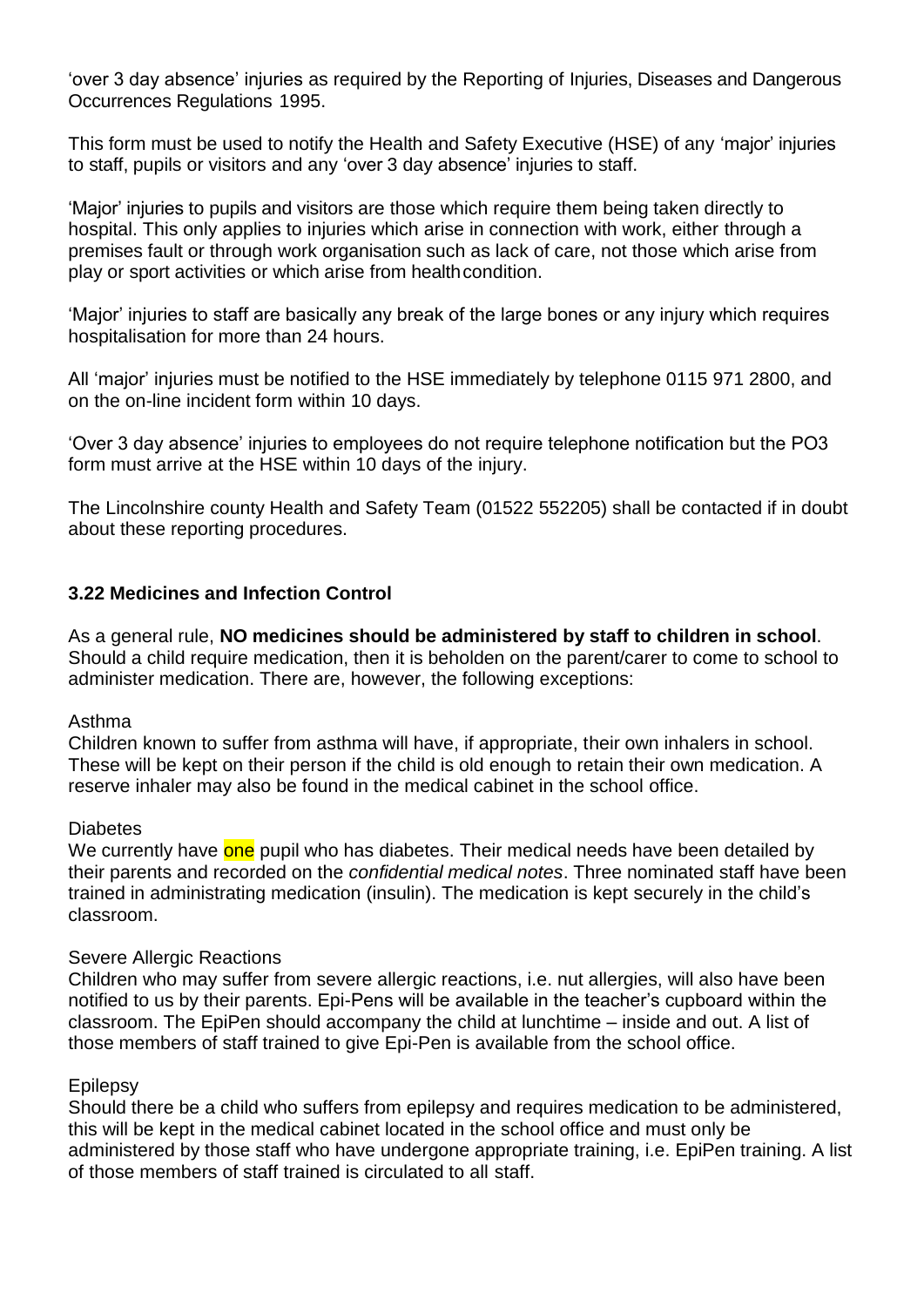This list is not exhaustive and may be added to from time to time.

Pupils who are unwell with an infectious disease should not be at school and should be kept away until they are better or no longer pose a risk of infection to others. The recommended periods of exclusion should be in accordance with the guidance set out in the Department of Health poster 'Guidance on infection control in schools and nurseries'.

## **3.23 Statutory Notices**

The Headteacher is responsible for ensuring that the following are displayed where employees can see them:

A 'Health and Safety Law' poster. (It is no longer mandatory to complete the local information parts of this poster).

A current copy of the employer's liability insurance certificate. Alternatively, this document may be held electronically as long as all employees have access to it.

## **3.24 Health and Safety Representatives and Consultation**

Health and Safety is a regular item on the agenda of relevant employee meetings held within the school, during which employees are provided with any relevant health and safety information or news, and their consultation sought on matters affecting them. Any member of staff has the right to take up an issue on health and safety with his/her safety representative.

Regular monitoring of the policy is the responsibility of the *People, Finance and Premises Committee* of the Governor Body and the headteacher. This includes an analysis of the Accident Book and First Aid logs to identify any patterns that may be forming and to consider what adjustments need to be made.

The Hand the Governing Body shall carry out a safety inspection of the premises at least once a year.

Regular monitoring of the safety within the school will be carried out by the Headteacher through the normal managerial arrangements within the school.

## **3.25 Employee Induction Process**

The Headteacher or Deputy Headteacher will be responsible for the Induction training of newly appointed members of staff although this may be delegated to the Line Managers.

All new members of staff must be given a copy of the Health and Safety at Work Policy during their induction meeting. Their duties under that policy must be discussed and understood. New members of staff should be made aware of any special responsibilities under the policy. The main points that will be covered during induction are set out below;

- The Health and Safety Policy.
- Risk Assessment procedures.
- Medical Training
- Relevant safe working procedures.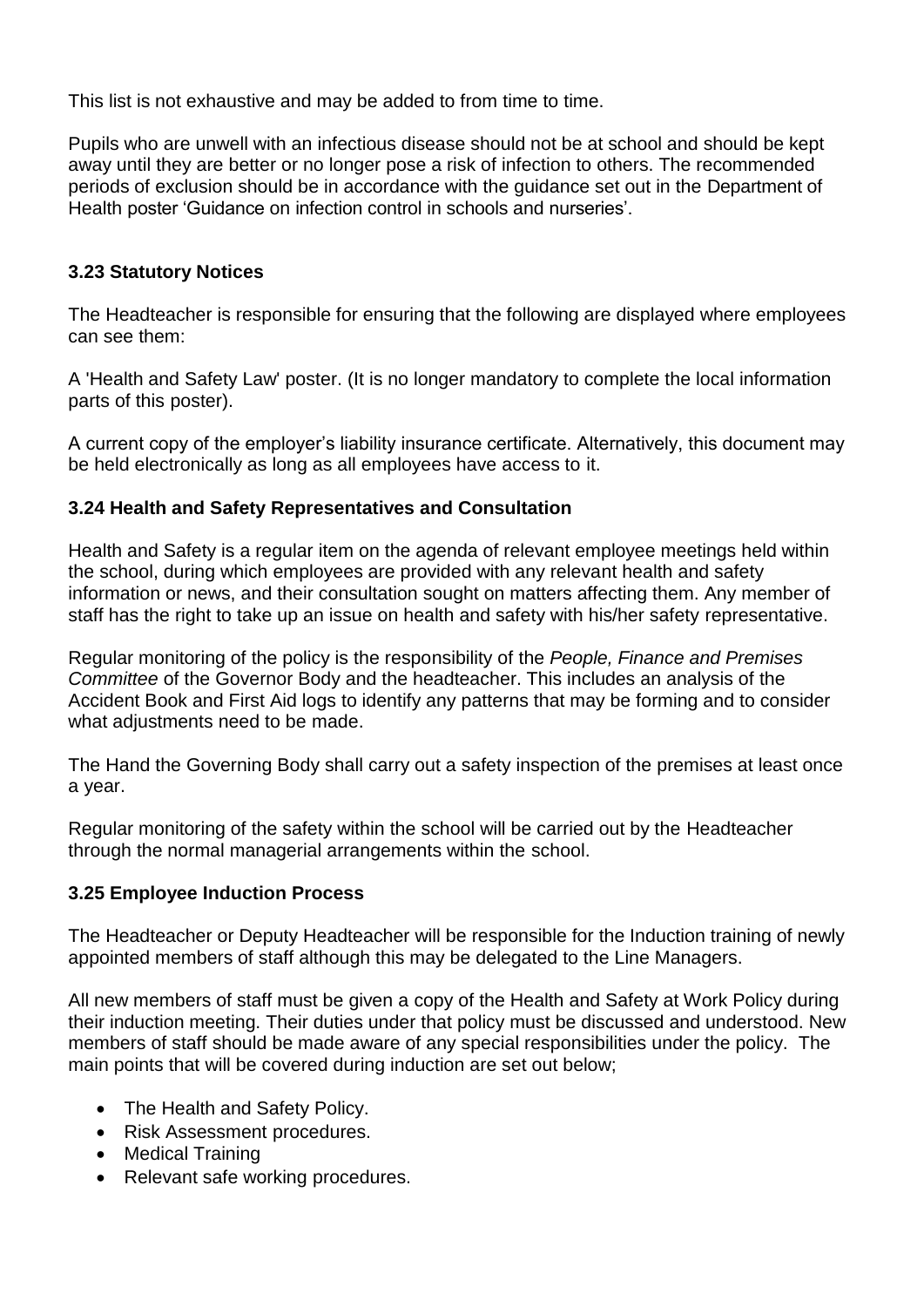- Relevant health and safety training.
- Evacuation procedures.
- First aid and injury reporting arrangements.
- Any other relevant policies, emergency procedures, etc, including the Critical Incident Policy.

#### **3.26 Vehicles on Site**

Vehicles gaining access to the site are free to do so from 0730 and before 0830. The vehicle access gate should be closed after each vehicle entry and is padlocked at 0900. Staff arriving after 0830 should exercise caution when entering the site. They should make their vehicle stationery once they have entered the site, close the vehicle access gate behind them and proceed to park their vehicle on the side of the car park furthest away from the building. (This process should be repeated in reverse when exiting the site.) When full, staff should park on the side of the car park closest to the school but begin from the trim trail/PlayZone end of the car park. This is to keep clear access to the Y3/4 fire exit.

Visitors in vehicles such as grounds maintenance contractors wishing to gain access to the site should do so through the double vehicle access gates.

## **3.27 Visitors to School Site**

Visitors to the site should enter by the gate displaying the sign: 'Visitors please use this gate  $\sim$ Report to Main Entrance.' Entry is gained only once a member of staff is satisfied of the identity and purpose of the visitor. Visitors should proceed to the Main Entrance and sign in to the Visitors' Book. They will be issued with a yellow lanyard which is to be displayed at all times. They will be asked to read a short document that summarises the school's expectations of all visitors on site and the school's Safeguarding Policy.

Persons who are regular visitors to the school (defined as three visits in three months) or who are visiting for the third time within a month AND who will work closely with children MUST have DBS check that indicates that are suitable to work with children. Their details will be stored on the school's Single Central Record (SCR). It is the responsibility of the Bursar to keep the SCR up-to-date and to report any concerns to the Headteacher.

Persons who fit the above MUST also attend an ANNUAL training session led by the school's Designated Safeguarding Lead or provide evidence of Safeguarding training is completed elsewhere. Prompt cards are available around school to help them manage any concerns they may have for the well-being and safety of children. All persons moving around the site should use the pathways provided. It is essential that such pathways are clear of obstacles. No person should cross the car park to gain access to another area of the site.

#### **3.28 Children on the School Site**

Children should not be on the school site before 0845 in normal circumstances. All children should be on site by 0855 at which point the perimeter access gates are locked. Children should enter the building quietly and calmly so that registration may be completed by 0905. This point is communicated to parents/carers each September and repeated on at least two further occasions during the school year.

\*These timings are subject to change in line with the school's Covid Outbreak Management Plan and risk assessment.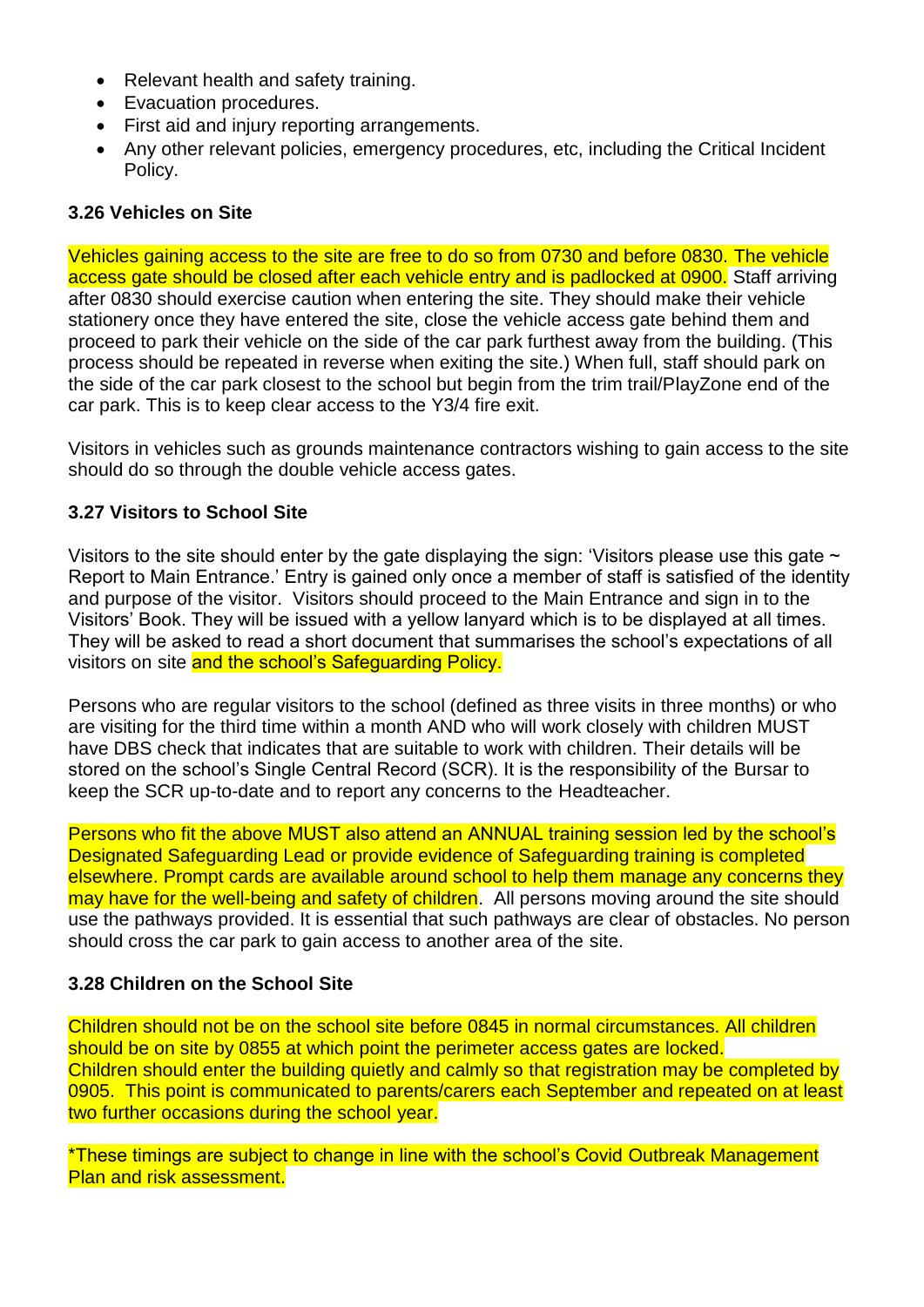Teachers will complete class register on Integris by 0910 and 1310 respectively. The school's Administrative Assistant will check the registers by 0915 to identify absent children for whom the school has no communication as to why the child is not at school. A telephone call will be made to ascertain the child's whereabouts. Children arriving after 0900 (i.e. once the gates have been locked) must be accompanied into school via the Main Entrance by an adult who will asked to record the child's name and reason for late arrival in The Late Book. The Administrative Assistant will check that the child is marked in the register.

No child will be allowed to leave the school site during the school day without prior permission from the Headteacher. All children who leave school after registration and before the end of a school day must have their details recorded in the pupil book in the main office. Children leaving the school site at the end of the school day or to attend an appointment out of school during the school day or because they are unwell must be collected by a parent/carer or previously nominated adult unless a parental request has been made for the child to make their own way home. This is stated clearly on the annual 'Permission to Walk Home' form, located in the school office.

Any child not collected must report to the adult who dismissed them. Said adult should wait with the child for ten minutes after school. After ten minutes the child should be escorted to the office where the **Class Teacher/Bursar/Headteacher** will contact the child's parents/carers to arrange their safe collection.

## **3.29 Physical Education**

Physical Education (PE) is an important element of the National Curriculum. It also carries an element of medium-risk hazard due to the nature of its content and the related equipment.

PE equipment will be serviced annually. It is good practice for teachers and children to check equipment before and during lessons. Any damaged, worn or unsafe equipment should be reported to the headteacher. Equipment, including apparatus in the hall, should be returned to the place it was taken from and left in a tidy state. Children should not be sent to the blue storage tanker to collect equipment without the close supervision of an adult.

PE should only be delivered by a qualified teacher or an appropriately qualified coach. During any PE lesson, the adult/s leading the session should be in a position where all children are visible to them so that supervision is maximised and potential accidents can be identified.

PE sessions taking place on the pavilion field should have a minimum of two adults accompany one class. First Aid equipment and medication for children should be taken. A mobile phone should be carried by one adult to be used in emergencies only.

Behaviour during PE sessions should be of the same high standard that it is in all other lessons. The adult leading the session should be able to stop the lesson at any point through use of the 'Stop Sign', the raising of his/her voice or a whistle. High levels of noise and exuberance can put children in danger as they may not be able to hear a call of warning or recognised that the session has been halted.

Due consideration should be given the use of mats during gymnastic sessions. A mat is used to cushion the planned controlled descent of a child from a jump from a height, for example, a standing jump from a bench. They should not be used in a way that gives a child a false sense of safety, for example, at the foot of a climbing wall or at the foot of swing ropes. In such cases,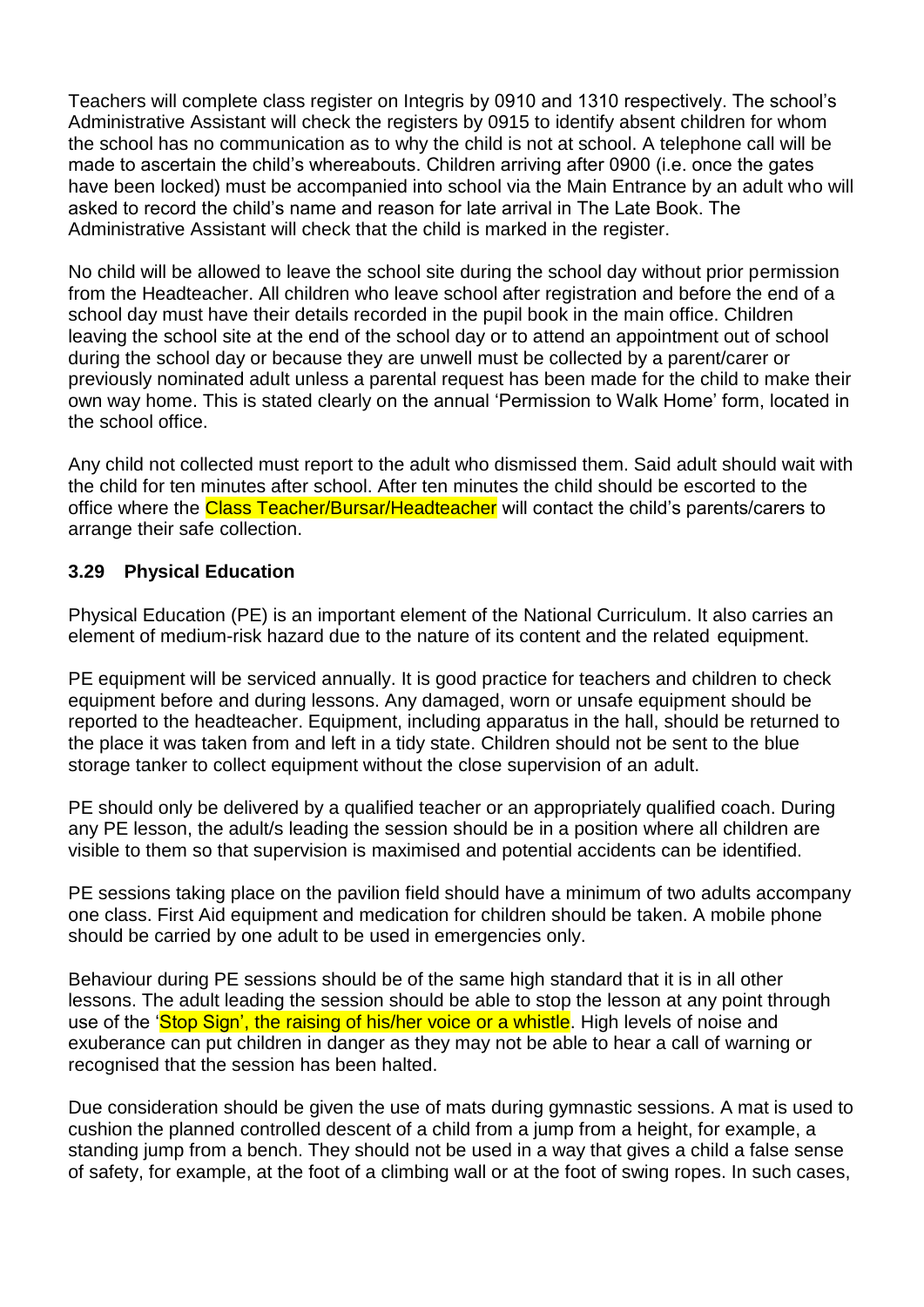children will be expected to ascend and descend in a controlled manner. Children should be assessed by the teacher before using such equipment to ascertain an individual's ability to balance, travel and climb at a height.

At least two children should carry PE equipment, for example, one at each end of a bench.

Adults and children must wear suitable clothing/footwear for all PE lessons. Loose fitting or heavy clothing such as tracksuits are not appropriate for indoor activities. Hair that can restrict vision must be tied back. Watches must be removed. Ear-rings must be removed. No other jewellery should be worn.

## **3.30 Playtime and Dinner Time Supervision**

A minimum of two adults will supervise each playground at morning and afternoon breaks. A minimum of two Midday Meal Supervisory Assistants (MMSAs) will supervise a playground during lunchtime break.

When the field is in use at least four adults will supervise the field at morning and afternoon breaks, ensuring that each area of the field can be seen; football area behind Playzone building, willow tunnel and tyre park area and stone circle/wooded area. A minimum of three Midday Meal Supervisory Assistants will supervise the field during lunchtime break covering the same areas described above.

The rules agreed between the children, staff and Headteacher during assembly for safe play at break-times must be adhered to by all staff and children. When an unforeseen problem arises, adults must use their common sense to make safe the situation quickly and report such incidents to the Headteacher so that he can reassess the rule with the children and staff.

All children should be outside during playtimes unless they are completing work under the direction of the class teacher. Children should not be in a classroom at playtime or at lunchtime unless they are under the supervision of a class teacher. A single child should not be in a classroom with a single adult.

A class teacher who is not on playtime duty should ensure all of his/her children are outside at play and not in 'hidden' places such toilets and classrooms. Toilets should be closely monitored, as they are potential danger areas. Wet floors can lead to slippery conditions and doors are in continual use.

There is a duty to keep 'on patrol' and to be vigilant. Adults on duty should continuously circulate the area they are supervising, putting a stop to any potentially dangerous activity, for example, using skipping ropes to tie up baddies; throwing balls at windows. Games that involve carrying or swinging other children are not permitted because of the high risk.

A rota exists for the fair and safe use of areas such as the climbing wall, tyre park, football area and trim trail. Adults on duty should make themselves familiar with said rota. The headteacher will remind children at the start of each week of the content and purpose of the rota.

When the weather is damp or there is a frost, the circular decking area is out of bounds. Adults on duty should also check the suitability of other wooden structures such as the trim trail bridge during damp or icy weather.

MMSAs arrive at 11.50am and provide supervision of the children between 1200 and 1300.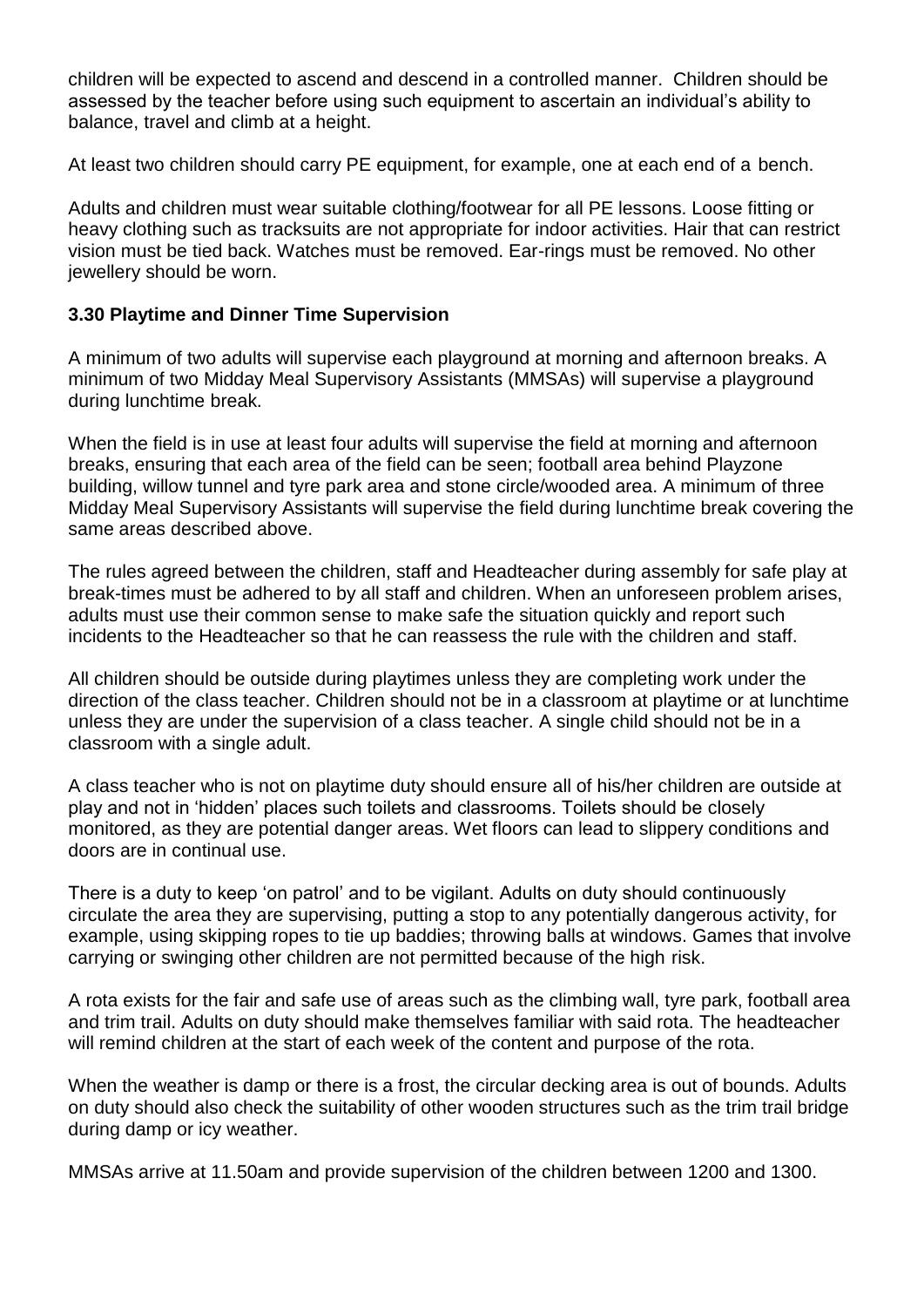They accompany the children in and out of the building during the lunchtime break and stay with a class if a teacher is not back in the classroom by 1pm. A nominated MMSA reports all accidents that took place during the lunchtime break to the Administrative Assistant in the office who will then inform the relevant class teachers/parents. This is of particular importance when an injury to the head has been sustained.

Within the MMSA team, individuals are trained in the use of an EpiPen to treat an anaphylactic allergic reaction, in the checking of glucose levels in the blood for children with diabetes, in first aid and in basic food hygiene and food handling.

If the weather means that the lunchtime break is indoors, then a minimum of three MMSAs go to classrooms to take over from teachers at 1200 until 1300. During wet break times all classes have paper, crayons and games. IT and scissors should not be 'played' with during indoor break times. MMSAs are responsible for the general tidying of the classrooms before the afternoon session of learning begins.

Children must not leave the school during the lunchtime break unless authorised by the Headteacher or Deputy Headteacher.

MMSAs should be aware of the arrangements for a fire drill. They are issued with an up-todate list of children present at registration in the morning. The list is altered to reflect the coming and going of children post-registration.

MMSAs should be aware of the procedure for reporting an accident involving a child.

## **3.31 Science, Technology and Art**

Teachers shall ensure that:

- Sharp knives and sharp ended scissors are stored securely and only used by older pupils under close supervision.
- Round ended scissors to be used where possible.
- Only non-hazardous paints and glues are used.
- Pupils shall be shown how to use the simple hand tools available to them in the classroom safely and it must not be assumed that they have been taught this previously because theyhave used the tools before.
- Eye protection is used by pupils where materials or tools are likely to produce chips or splinters which fly off.
- Hot wire polystyrene cutters are onlyto be used in well ventilated rooms.
- Pupils do not use spray glue.
- Only low temperature glue guns are to be used by pupils
- In cookery lessons the quantities of hot liquids are to be kept to a minimum and pans positioned so as not to be knocked over.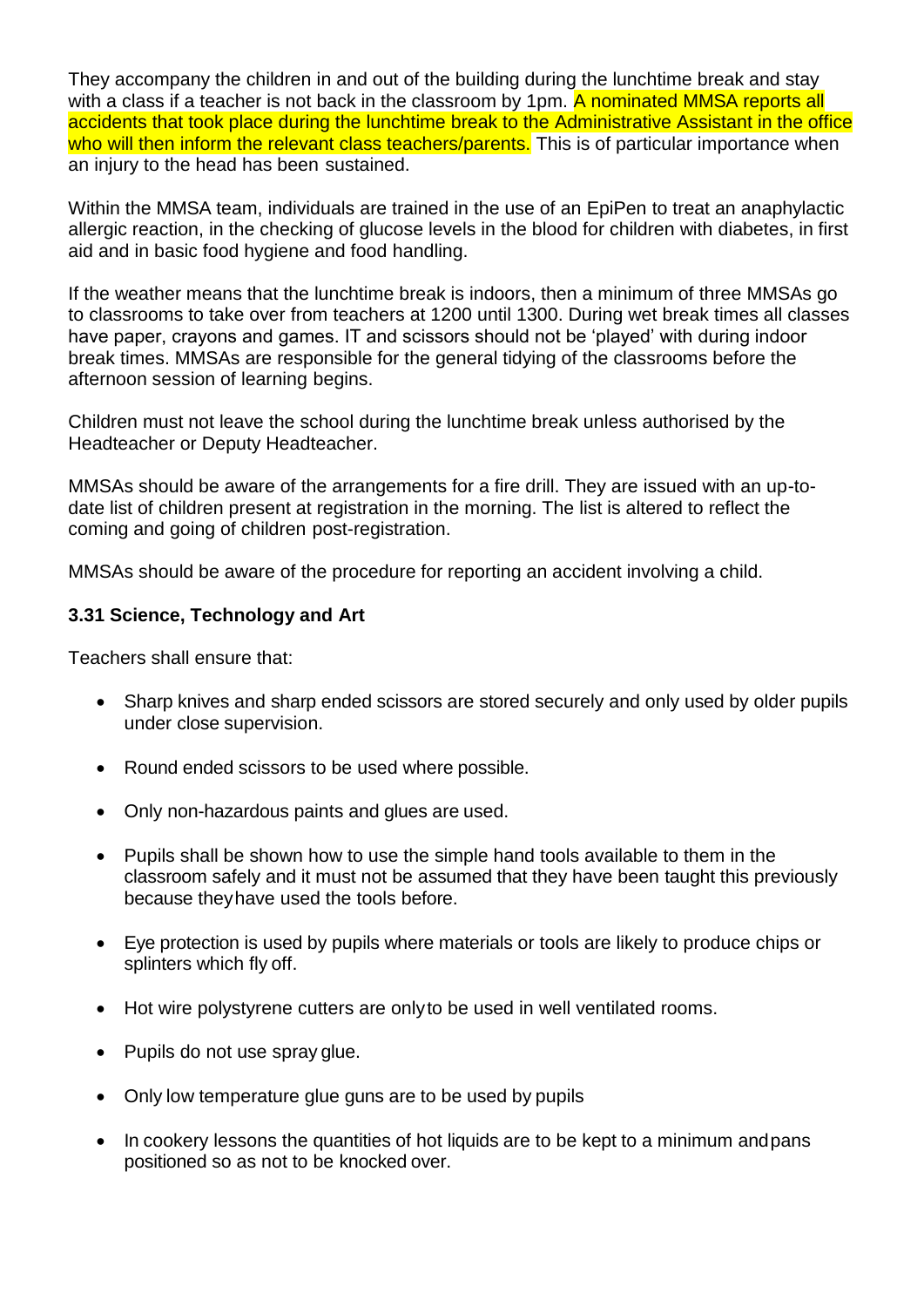## **3.32 Working Alone**

Some activities involve special risks and shall not be carried out whilst alone. If an accident occurs, there will be no one to help or summon assistance. These will include those listed below and will require specific risk assessment and control measures:

- Working at heights.
- Moving and handling tasks where assistance is required to minimise the risk of injury.
- Work in roof spaces.
- Work involving exposure to uninsulated, live, mains voltage electrical conductors, such as when fault finding on electrical equipment.
- Work involving the use of high risk, hand fed machinery such as circular saws and planers.
- Meetings with people who have a record of violent behaviour, or meetings where conflict or disagreement is anticipated.

Documented procedures have been developed in order to raise the alarm should a lone worker fail to report their safety. Working alone on the premises should be avoided where possible but where this is unavoidable the doors should be secured to prevent intruders. (Doors which provide emergency escape can be readily opened from the inside).

A method of raising the alarm must be readily available, in case of an emergency, and documented procedures developed in order to raise the alarm should a lone worker fail to report their safety.

Lone workers are to ensure they have a mobile phone, and they are to make regular contact with a nominated individual to confirm their safety. The nominated individual will be instructed on the arrangements for reporting a failure to make contact.

In addition, everyone who works alone on the premises must make sure that someone knows where they are and what time they will be finished. These persons should be instructed to make contact if they are overdue and raise the alarm if there is no reply.

# **3.33 Working Time**

The school recognises that when people work too many hours, their health can be affected and the risk of mistakes/accidents is increased. Compliance with the requirements of the Working Time Regulations 1998 is seen as the way to minimise these risks. Normal school arrangements usually ensure that staff receive the in- work/daily/weekly breaks and annual leave entitlements specified in the Regulations. Some members of staff, during term time, work many hours more than the normal school week, both at the school and at home. When averaged over the reference period of 17 weeks, which will take account of school closures, the limit of 48 hours per week set by the Regulations is unlikely to be exceeded. Any member of staff whose workload dictates that they are required to work excessive hours should raise this with the Headteacher.

## **3.34 Use of Physical Intervention Strategies**

Where de-escalation is unsuccessful, it may be necessary to restrain a child. Restraining should only be carried out by trained staff and as a last resort. After each incident of restraining, staff involved should inform the Headteacher or Deputy Headteacher that they have restrained a child and a Team Teach Incident Report Form should be completed together. It may be necessary to review the child's Behaviour Management Plan at this point.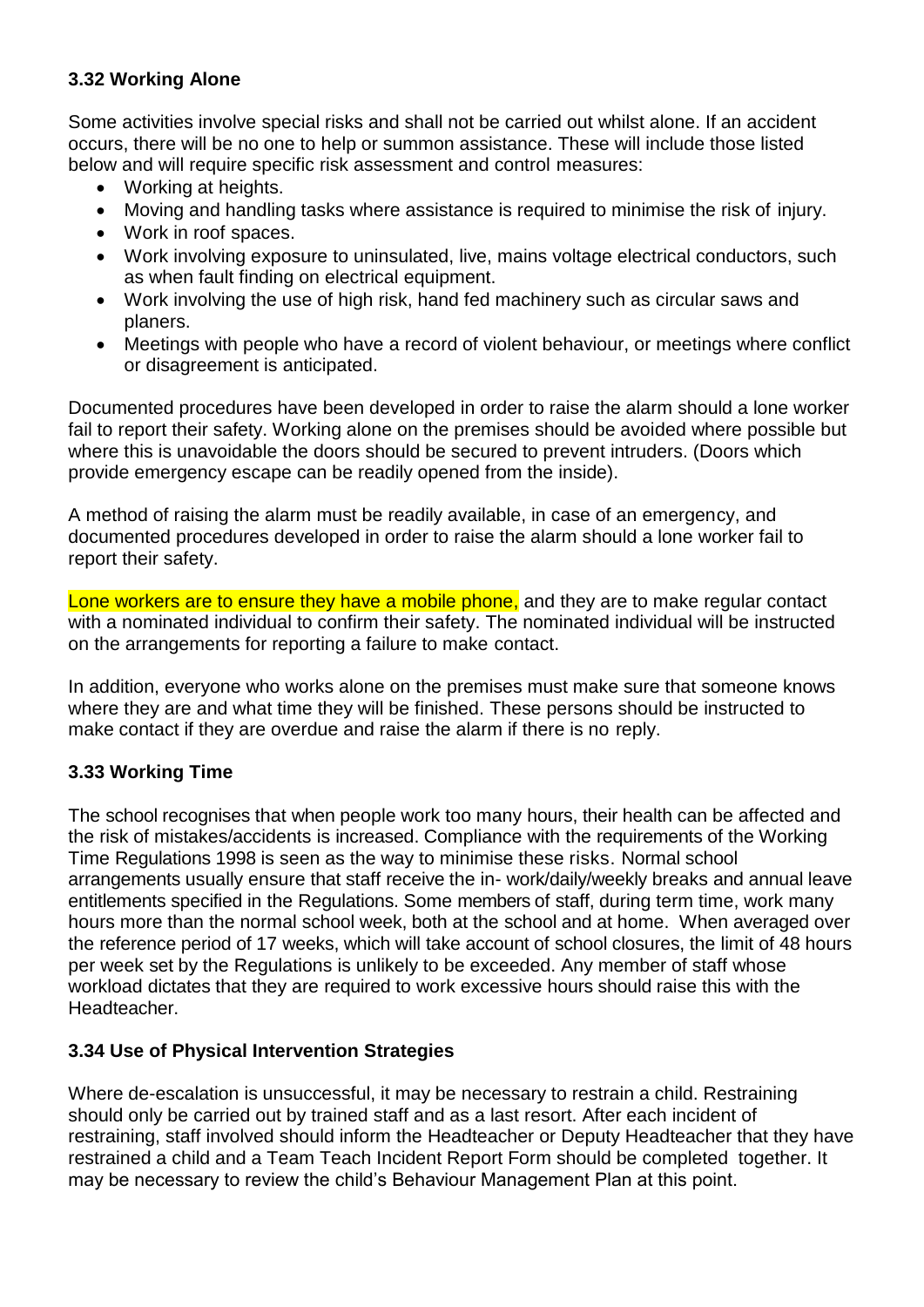## **3.35 Closure of School: Severe Weather Conditions**

A decision to close the school is made by the Chair of Governors and the Headteacher. A decision should be made by 0800 to maximise the amount of time given to parents/carers before the start of the school day. An email will be sent to all registered email addresses via Parent Mail PMX. A declaration will be posted on the school website. A telephone matrix is in place to inform staff of the decision to close the school. It is the responsibility of staff to inform the Bursar when their main contact number changes.

When a decision has been made by the Chair of Governors and the Headteacher to close the school during the school day due to severe weather conditions, it is imperative that children are cleared from the school as soon as possible. Parents/carers will be contacted with an emergency text sent to the Priority #1 number on their Parent Mail PMX account.

**No child will be allowed to go home on their own** unless permission has been given by the parents/carers.

Staff will remain at the school until it is cleared of children.

## **3.36 Grievance and Disciplinary**

All matters concerning health and safety matters will be dealt with under the standard grievance and disciplinary procedures as laid down in the appropriate terms and conditions of employment.

## **3.37 Tree Survey**

The school will use a qualified Arboricultural Consultant to undertake a site tree survey every five years. The objectives of the survey are to;

- To make an assessment of the trees' condition and identify any faults.
- To provide management recommendations based on the data gathered.

Any works are then carried out based on the recommendations. The next survey is due in 2024.

## **3.38 Review**

The Governors and the Headteacher will review the school in line with the Workplace (Health, Safety and Welfare) Regulations 1992.

The Governors and Headteacher will produce a rolling programme of improvements which will ensure that school meets the standard required under these regulations. This is ensured by the completion of regular Health & Safety Walks, the Annual HASWA Policy review, and regular, termly reviews of the Accident Books for Adults and Children by the headteacher , with an intention to identify any trends or common root causes which may warrant further investigation and improvement to prevent repeat occurrences. The completion of this analysis and any resulting actions are reported to the *People, Finance and Premises Committee* as a standard agenda item.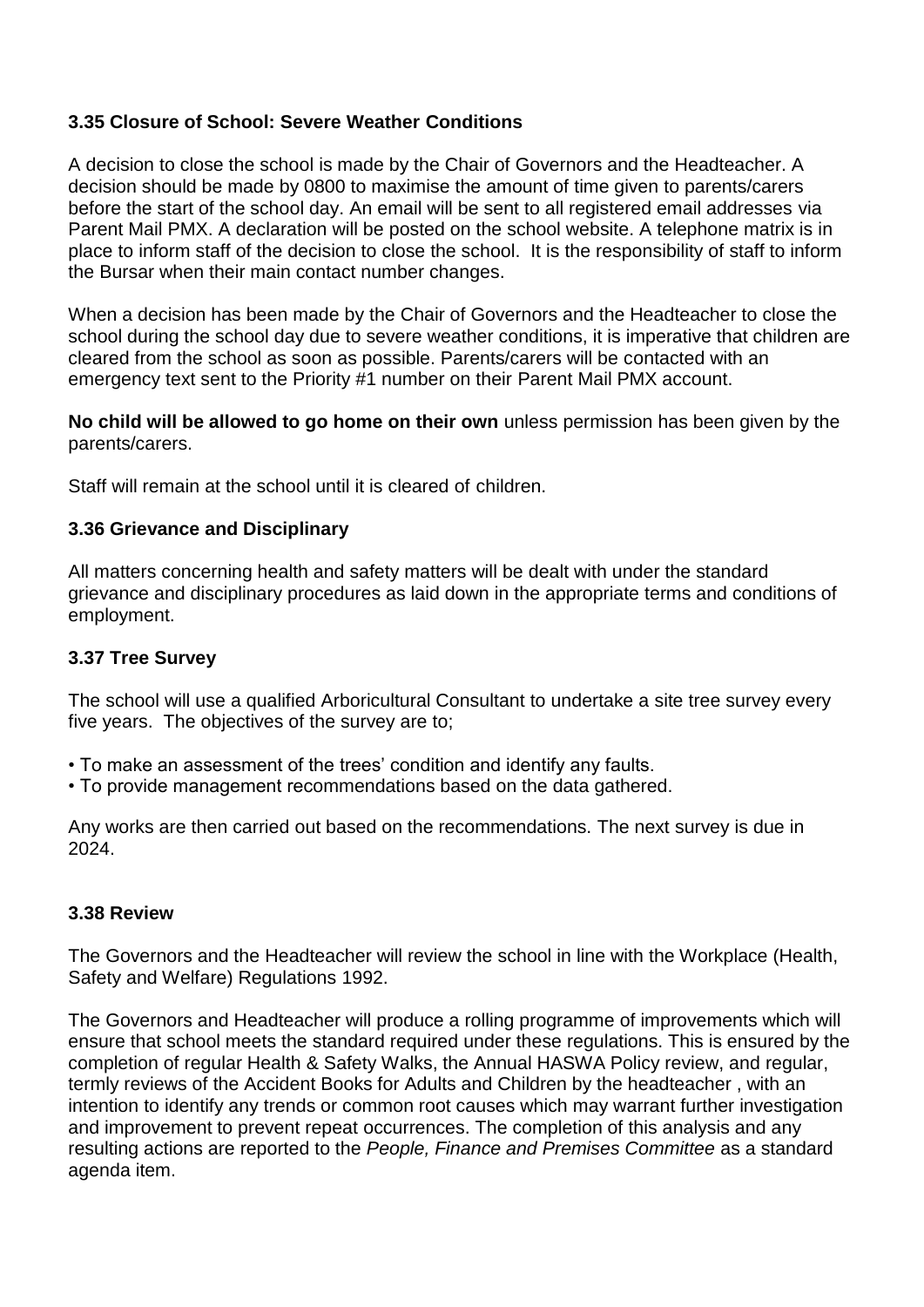The Headteacher along with the health and safety governor will annually review this policy which will then be presented to the full Governing Body for discussion. Any suggestions or amendments should be presented to the Headteacher.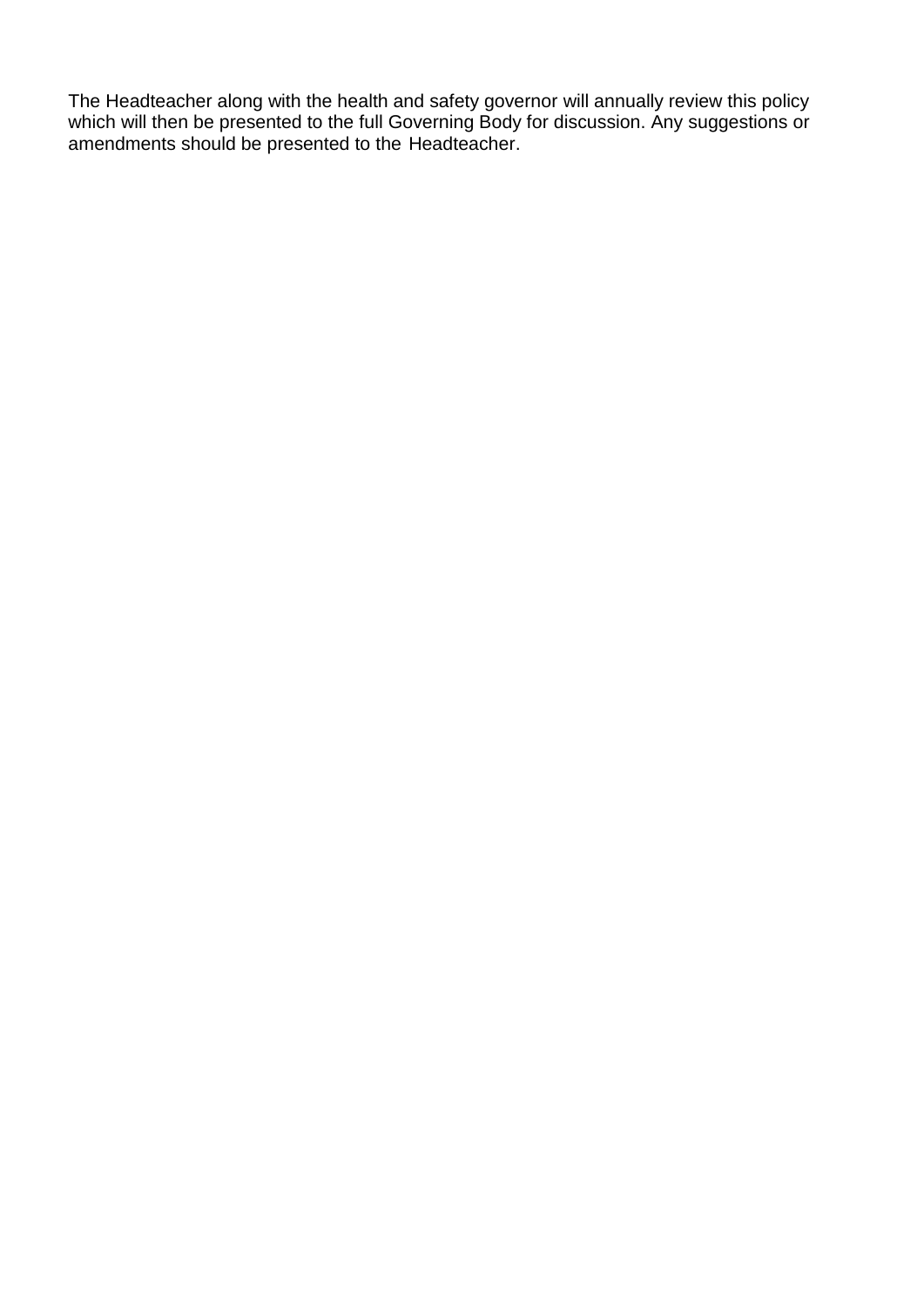## APPENDIX 1

## **FIRST AID PROCEDURES**

The following procedures must be taken in the event of accidents to pupils, staff and all visitors to the school.

ACCIDENTS IN SCHOOL

All accidents requiring first aid treatment must be entered into one of the First Aid log books which are located in the school office.

In the event of minor cuts and abrasions: Comfort and reassure Use gloves and antiseptic wipes Clean wound with wipes Apply plaster after checking that the child is not allergic to plasters. e.g. ask "Does mum or dad put plasters on you at home?". Complete log book

Any head injuries, however minor, MUST be reported to the office and class teacher so that a *Head Note* can be issued to the child(rens) parent/carer. An entry into the First Aid log book must also be made.

The following points should be followed: Comfort and reassure Apply ice pack (located in ice box within fridge) which must be covered by the manufacturer's jacket. (Do not apply ice pack directly to skin.) Remove ice pack after 10 minutes Monitor condition Advise class teacher to enable log to be entered and head note to be issued

Any accident that requires further medical attention, i.e. visit to doctor, hospital etc. must be recorded in the **Accident Book** which is kept locked in the school office. The parents should be contacted. (If necessary, please contact the Bursar for assistance in completing this book.)

Should it be necessary for any child to be taken to hospital or the health centre the parent/carer should always be contacted. In the absence of parental care, ensure that your car insurance permits you to transport children in an emergency and **always** take another adult to accompany you.

If an accident involves the spillage of any body fluids i.e. blood, vomit etc. the First-Aider **must**  wear latex gloves located by the first aid boxes. Disposal of all clinical waste including the gloves must be made by using the yellow clinical waste bags and placing them into the sanitary container in the ladies toilet. (This is for the protection of both yourself and the patient.) If in doubt about any of the above, please contact a fully qualified for further advice. ACCIDENTS OCCURING DURING AN OFF-SITE ACTIVITY

The same procedures as listed above should be followed in the event of any accident occurring off- site, i.e. educational visit. The log book should be completed on return to school by using the notes made during the visit.

Please ensure that you are familiar with the accident procedures of any establishment you are